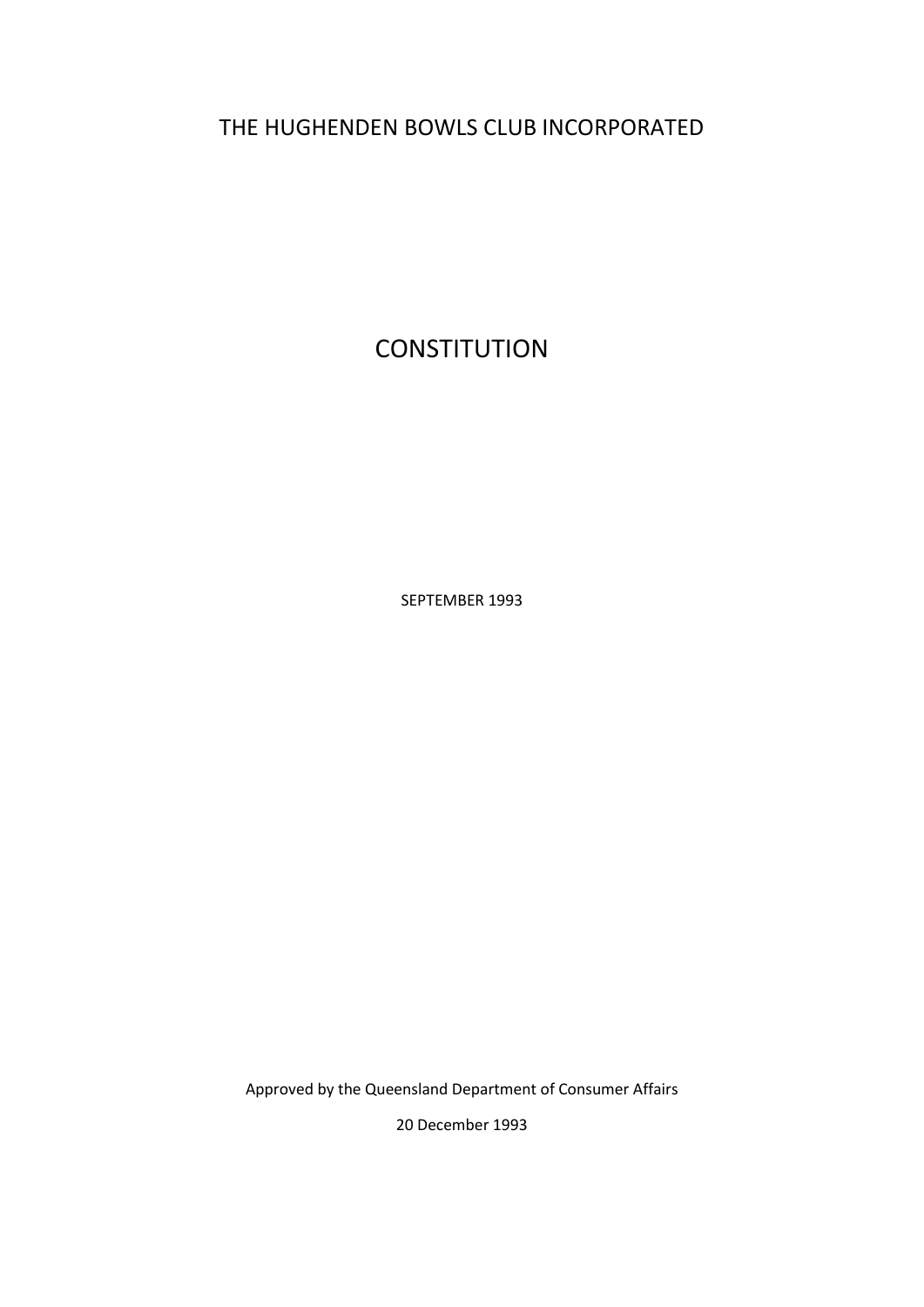**CONTENTS**

| <b>PART A - THE CLUB</b> |                                                   | <b>PAGE</b>    |
|--------------------------|---------------------------------------------------|----------------|
| 1                        | <b>NAME</b>                                       | $\mathbf{1}$   |
| $\overline{2}$           | OBJECTS OF THE CLUB                               | 1              |
| 3                        | <b>CLUB TO BE INCORPORATED</b>                    | $\mathbf{1}$   |
| 4                        | <b>CLUB TO BE LICENSED</b>                        | $\mathbf{1}$   |
| 5                        | <b>CLUB TO SUBSCRIBE TO BUSINESS ASSOCIATIONS</b> | $\mathbf{1}$   |
| 6                        | CLUB TO AFFILIATE WITH BOWLS ASSOCIATIONS         | $\overline{2}$ |
| 7                        | POWERS OF THE CLUB                                | $\overline{2}$ |
| 8                        | <b>RECIPROCAL CLUBS</b>                           | 4              |
|                          | PART B - MEMBERSHIP                               |                |
| 9                        | <b>MEMBERS</b>                                    | 4              |
| 10                       | <b>ELECTION OF MEMBERS</b>                        | 5              |
| 11                       | <b>REGISTER OF MEMBERS</b>                        | 10             |
| 12                       | <b>MEMBERS' SUBSCRIPTIONS</b>                     | 10             |
| 13                       | <b>VISITORS</b>                                   | 11             |
| 14                       | <b>CONDUCT OF MEMBERS AND VISITORS</b>            | 11             |
| 15                       | CONSIDERATION OF A COMPLAINT AGAINST A MEMBER     | 11             |
| 16                       | CONSIDERATION OF A COMPLAINT AGAINST A VISITOR    | 14             |
| 17                       | <b>LEAVE OF ABSENCE</b>                           | 15             |
| 18                       | <b>TERMINATION OF MEMBERSHIP</b>                  | 15             |
| 19                       | REMOVAL OF A MEMBER OF THE COUNCIL                | 15             |
| 20                       | <b>RESIGNATION OF A MEMBER</b>                    | 16             |
| 21                       | RESPONSIBILITY FOR OUTSTANDING MONIES             | 16             |
| 22                       | <b>NOTICES</b>                                    | 16             |
| 23                       | NOTICE BOARD                                      | 16             |
|                          | PART C - GOVERNMENT OF THE CLUB                   |                |
| 24                       | <b>GENERAL MEETINGS</b>                           | 16             |
| 25                       | SPECIAL RESOLUTIONS                               | 19             |
| 26                       | <b>SPECIAL LEVIES</b>                             | 19             |
| 27                       | THE AUDITOR                                       | 19             |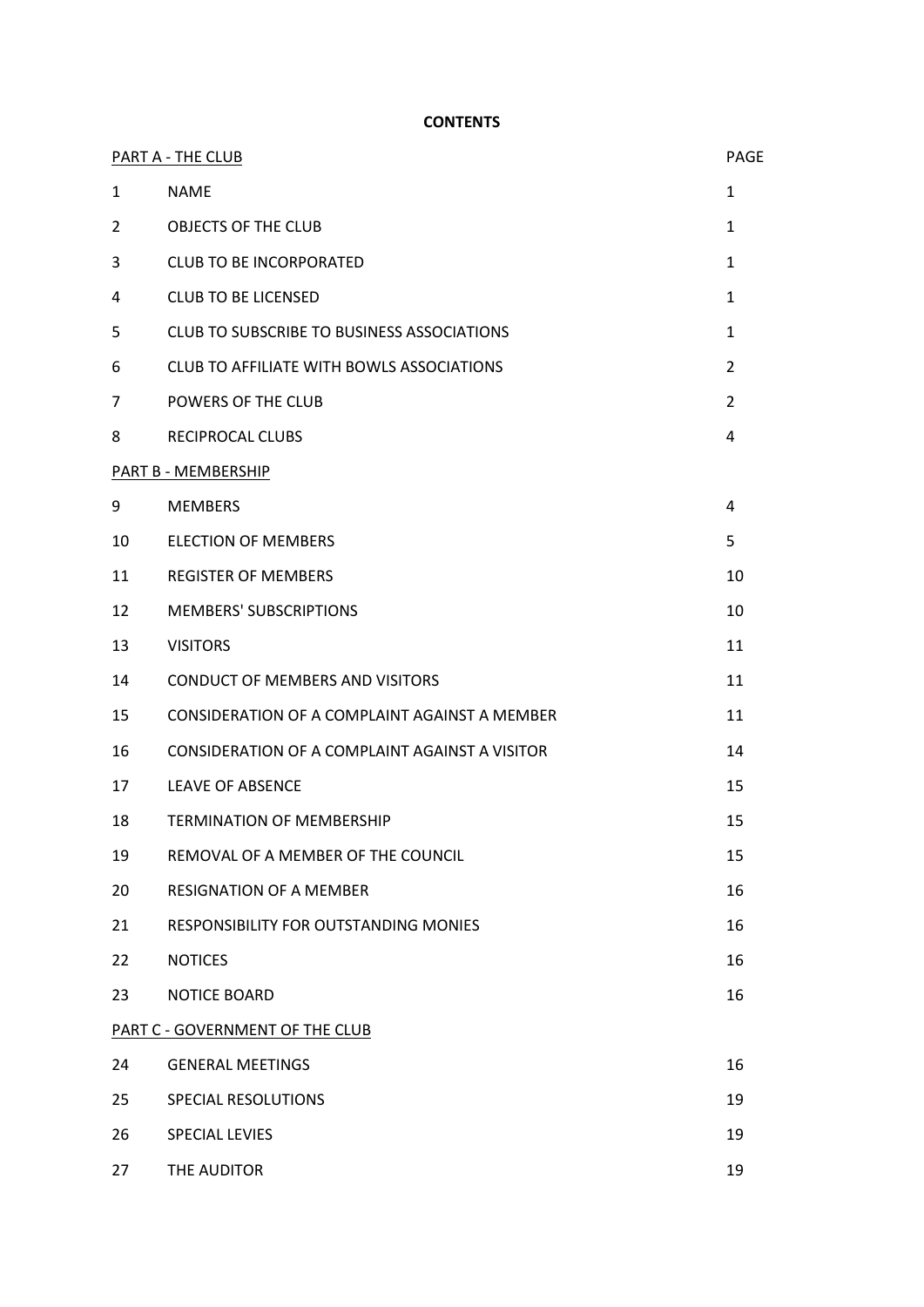| 28 | A PATRON                                            | 19 |
|----|-----------------------------------------------------|----|
| 29 | THE COMMON SEAL                                     | 20 |
| 30 | ALTERATIONS TO THE CONSTITUTION                     | 20 |
| 31 | DISSOLUTION OF THE CLUB                             | 20 |
| 32 | <b>DISTRIBUTION OF ASSETS</b>                       | 20 |
|    | PART D - ADMINISTRATION OF THE CLUB                 |    |
| 33 | THE COUNCIL                                         | 21 |
| 34 | TERM OF ELECTION OF THE COUNCIL                     | 21 |
| 35 | ELECTION OF THE COUNCIL                             | 21 |
| 36 | THE EXECUTIVE MEMBERS OF THE COUNCIL                | 22 |
| 37 | POWERS OF THE COUNCIL                               | 22 |
| 38 | DUTIES OF THE COUNCIL                               | 23 |
| 39 | <b>RESIGNATION OF A MEMBER OF THE COUNCIL</b>       | 23 |
| 40 | VACANCIES ON THE COUNCIL                            | 24 |
| 41 | MEETINGS OF THE COUNCIL                             | 24 |
| 42 | <b>GAMES COMMITTEES FOR MALE AND FEMALE MEMBERS</b> | 25 |
| 43 | <b>COMMITTEES OF THE COUNCIL</b>                    | 26 |
| 44 | VALIDITY OF THE COUNCIL AND ITS RESOLUTIONS         | 26 |
| 45 | BY-LAWS                                             | 26 |
| 46 | THE FUNDS                                           | 26 |
| 47 | MINUTES OF MEETINGS                                 | 28 |
| 48 | <b>DOCUMENTS</b>                                    | 28 |
| 49 | MANAGEMENT AND STAFF                                | 28 |
| 50 | <b>MEDIA STATEMENTS</b>                             | 29 |
| 51 | DISTRIBUTION OF THIS CONSTITUTION                   | 29 |

© Hughenden Bowls Club Inc and John Blake – 1993

All rights reserved. No part of this publication shall be reproduced, stored in a retrieval system or transmitted in any form or by any means, electronic, mechanical, photocopying, recording or otherwise, without the prior written permission of the publisher.

First published by John Blake – September 1993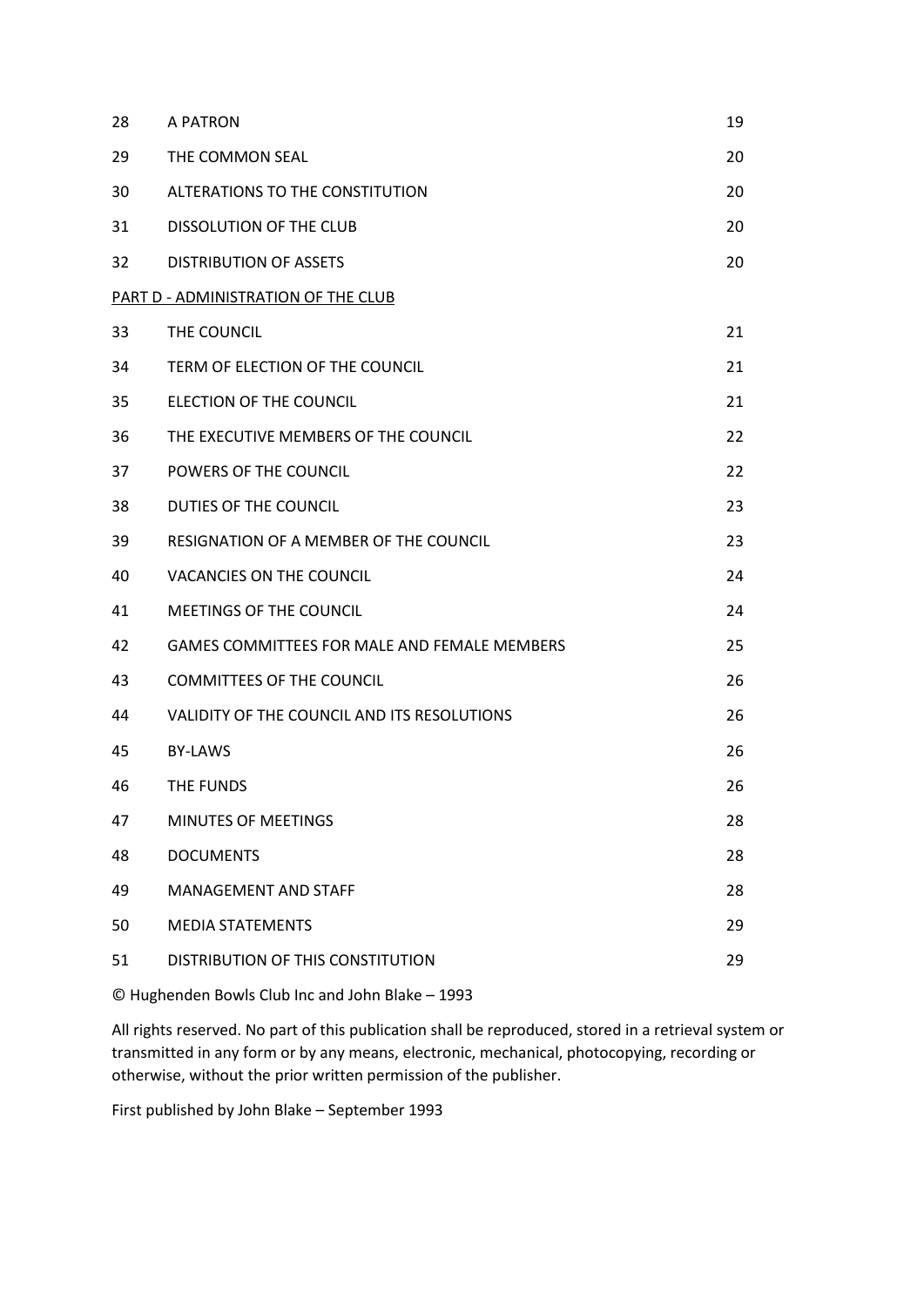## HUGHENDEN BOWLS CLUB INCORPORATED

## **CONSTITUTION**

## PART A - THE CLUB

#### 1 NAME

The name of the incorporated association is the Hughenden Bowls Club Incorporated hereinafter referred to as "the Club".

#### 2 OBJECTS OF THE CLUB

The objects of the Club are —

a to provide facilities and activities for Members and for the social and competitive playing of the Game of Bowls as prescribed by the World Bowls Board and the National, State and District Men's, Ladies' or joint Bowls Associations (hereinafter referred to as "Bowls Associations") which, from time to time, exercise authority and jurisdiction in respect of the playing of Game of Bowls, and with which the Club is qualified to affiliate;

b to promote and develop the Club, its facilities and activities within the local community for the benefit of Members and the Game of Bowls in particular, and for the community within which the Club exists in general;

c to advance and promote the Game of Bowls, to sustain the integrity of the Game of Bowls and to provide programs to develop and maintain consistent high standards for the Game of Bowls; and

d to provide, promote and develop such other programs, activities and use of the Club to generate and enhance good fellowship within and between Members, other bowls and sports clubs and the community, and without prejudice to the Game of Bowls.

#### 3 CLUB TO BE INCORPORATED

The Club shall be incorporated under the provisions of the Queensland Associations Incorporation Act and its subsequent revisions (hereinafter referred to as "the Incorporation Act"); and shall comply with the provisions of this Act and its Regulations.

#### 4 CLUB TO BE LICENSED

The Club shall sustain a Licence under the provisions of the Queensland Liquor Act and its subsequent revisions (hereinafter referred to as "the Liquor Act'); and shall comply with the provisions of this Act and its Regulations.

Any remuneration by the Club to any person must riot include any sum by way of commission or allowance calculated by reference to the quantity of liquor sold or supplied by the Club or the receipts to the Club for such liquor.

#### 5 CLUB TO SUBSCRIBE TO BUSINESS ASSOCIATIONS

The Club may subscribe to any business association which is able to contribute positively to or otherwise enhance the purpose, development and business skills of the Club.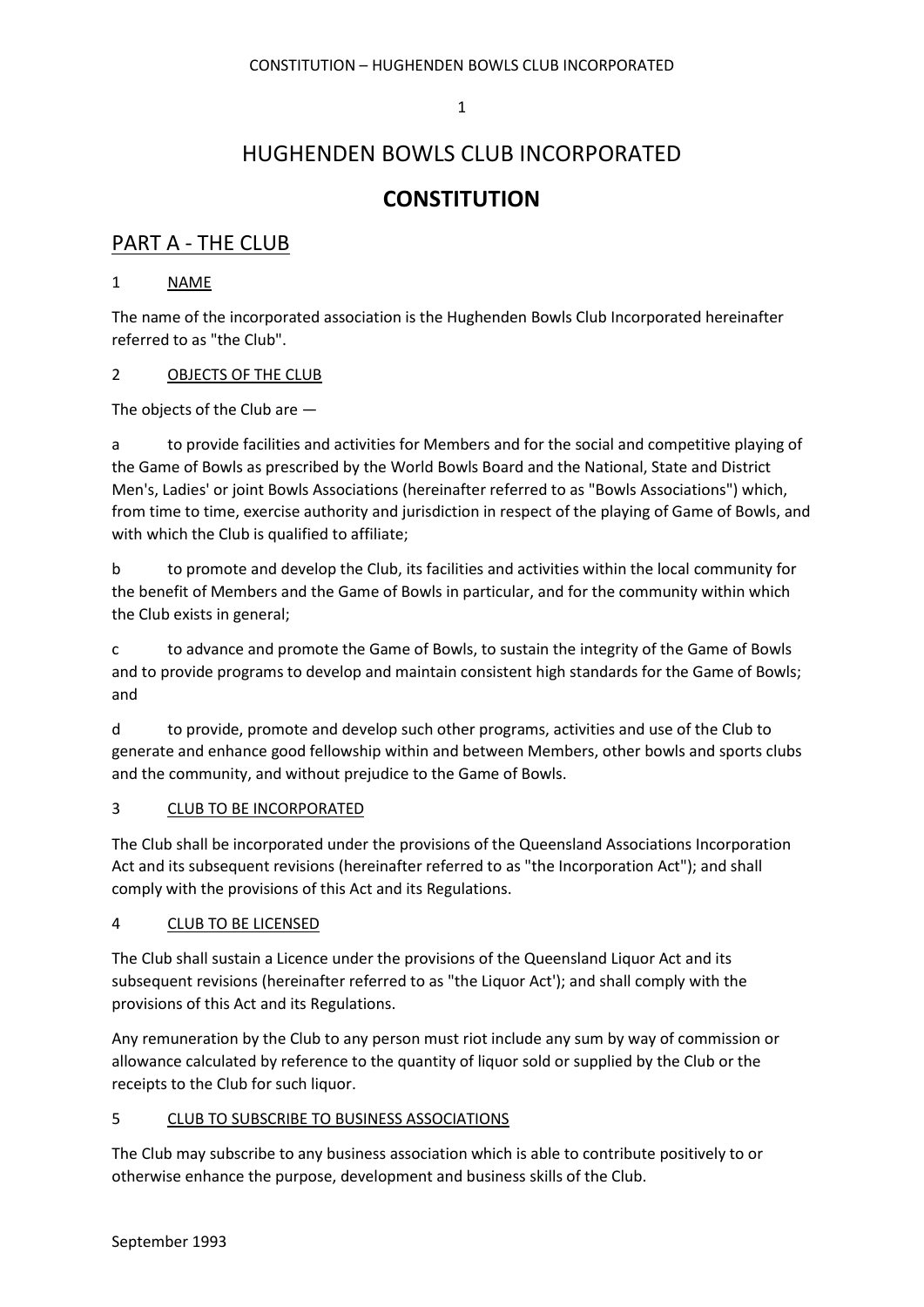The Club shall not affiliate with nor seek membership of any corporate body or other association which has as one of its objects a purpose for political or religious activity.

#### 6 CLUB TO AFFILIATE WITH BOWLS ASSOCIATIONS

The Club will affiliate with those Bowls Associations which exercise valid jurisdiction for the Game of Bowls over or for the geographic area within which the Club exists.

The Club, through such affiliations, shall secure for Members the most appropriate opportunities for participation in the Game of Bowls beyond the jurisdiction of the Club.

This constitution (and the by-law made in accordance with this constitution) shall not in any way conflict with the rules and by-laws of any Bowls Association with which the Club is affiliated in respect of the Game of Bowls.

The Club, in order to sustain its affiliations with the appropriate Bowls Associations, shall -

a renew its affiliations with the Bowls Associations each year and pay the prescribed affiliation fees;

b ensure that the Club is properly represented in all forums, meetings and activities of these Bowls Associations; and

c diligently fulfil all the valid Conditions for Affiliation prescribed by the Bowls Associations from time to time.

#### 7 POWERS OF THE CLUB

The powers of the Club, in the furtherance of the objects are-

a to subscribe to, become a member of and co-operate with any other association, club or organisation, whether incorporated or not, whose objects are altogether or in part similar to those of the Club provided that the Club shall not subscribe to nor support with its funds any club, association or organisation which does not prohibit the distribution of its income and property among its members to an extent at least as great as that imposed onto the Club under or by virtue of the provisions of this Constitution;

b to buy, sell and deal in all kinds of articles, commodities and provisions, both liquid and solid, for the Members or persons frequenting the Club's premises;

c to purchase, take or lease or in exchange, hire and otherwise acquire any lands, buildings, easements or property, real or personal, and any rights or privileges which may be requisite for the purposes of, or capable of being conveniently used in connexion with, any of the objects - provided that in the case the Club shall take or hold any property which may be subject to any Trusts the Club shall only deal with the same in such manner as is allowed by law having regard to such Trusts;

d to enter into any arrangements with any Government or Authority that are incidental or conducive to the attainment of the objects and the exercise of the Club's powers; to obtain from any such Government or Authority any rights, privileges or concessions which the Club may think it is desirable to obtain; and to carry out, exercise and comply with any such arrangements, rights, privileges and concessions;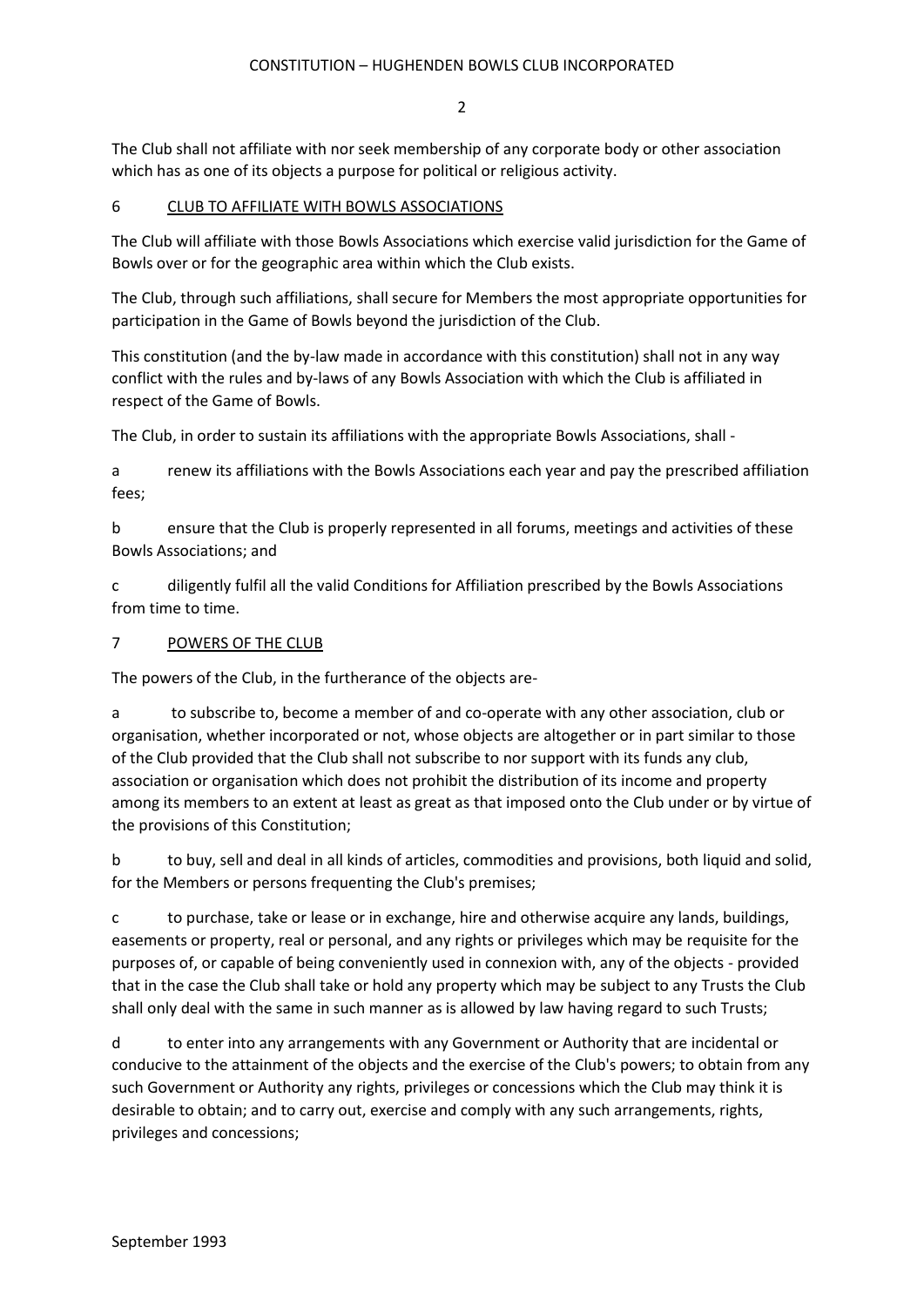e to appoint, employ, remove or suspend such managers, clerks, secretaries, servants, workers and other persons as may be necessary or convenient for the purposes of the Club;

f to remunerate any person or body corporate for services rendered, or to be rendered, and whether by way of brokerage or otherwise in placing or assisting to place or guaranteeing the placing of any unsecured notes, debentures or other securities of the Club, or in or about the Club or promotion of the Club or in the furtherance of the objects;

g to construct, improve, maintain, develop, work, manage, carry out, alter or control any property, buildings, grounds, works or conveniences which may seem calculated directly or indirectly to advance the Club's interests, and to contribute to, subsidise or otherwise assist and take part in the construction, improvement, maintenance, development, working, management, carrying out, alteration or control thereof;

h to invest and deal with the funds of the Club not immediately required in such manner as may from time to time be thought fit;

j to take, or otherwise acquire, and hold shares, debentures or other securities of any company or corporate body;

j to lend and advance funds or give credit to any person or corporate body; to guarantee and give guarantees or indemnities for the payment of funds for the performance of contracts or obligations by any person or corporate body, and otherwise to assist any person or corporate body;

k to borrow or raise funds either alone or jointly with any other person or legal entity in such manner as may be thought proper and whether upon fluctuating advance account or overdraft or otherwise to represent or secure any funds and further advances borrowed or to be borrowed alone or with others as aforesaid by notes secured or unsecured, debentures or debenture stock perpetual or otherwise, or by mortgage, charge, lien or other security upon the whole or any part of the Club's property or assets present or future and to purchase, redeem or pay-off any such securities;

l to draw, make, accept, endorse, discount, execute and issue promissory notes. bills of exchange, bills of lading and other negotiable or transferable instruments;

m to sell, improve, manage, develop, exchange, lease, dispose of, turn to account or otherwise deal with all or part of the property and rights of the Club;

n to take or hold mortgages, liens or charges, to secure payment of the purchase price, or any unpaid balance of the purchase price, or of any part of the Club's property of whatsoever kind sold by the Club or any funds due to the Club from purchases or others;

o to take any gift or property whether subject to any special Trust or not, for any one or more of the objects, but subject always to sub-clause 7 d., above;

p to take such steps by personal or written appeals, public meetings or otherwise, as may from time to time be deemed expedient for the purpose of procuring contributions to the funds of the Club, in the shape of donations, annual subscriptions or otherwise;

q to print and publish any newspapers, periodicals, books or leaflets that the Club may think desirable for the promotion of its objects;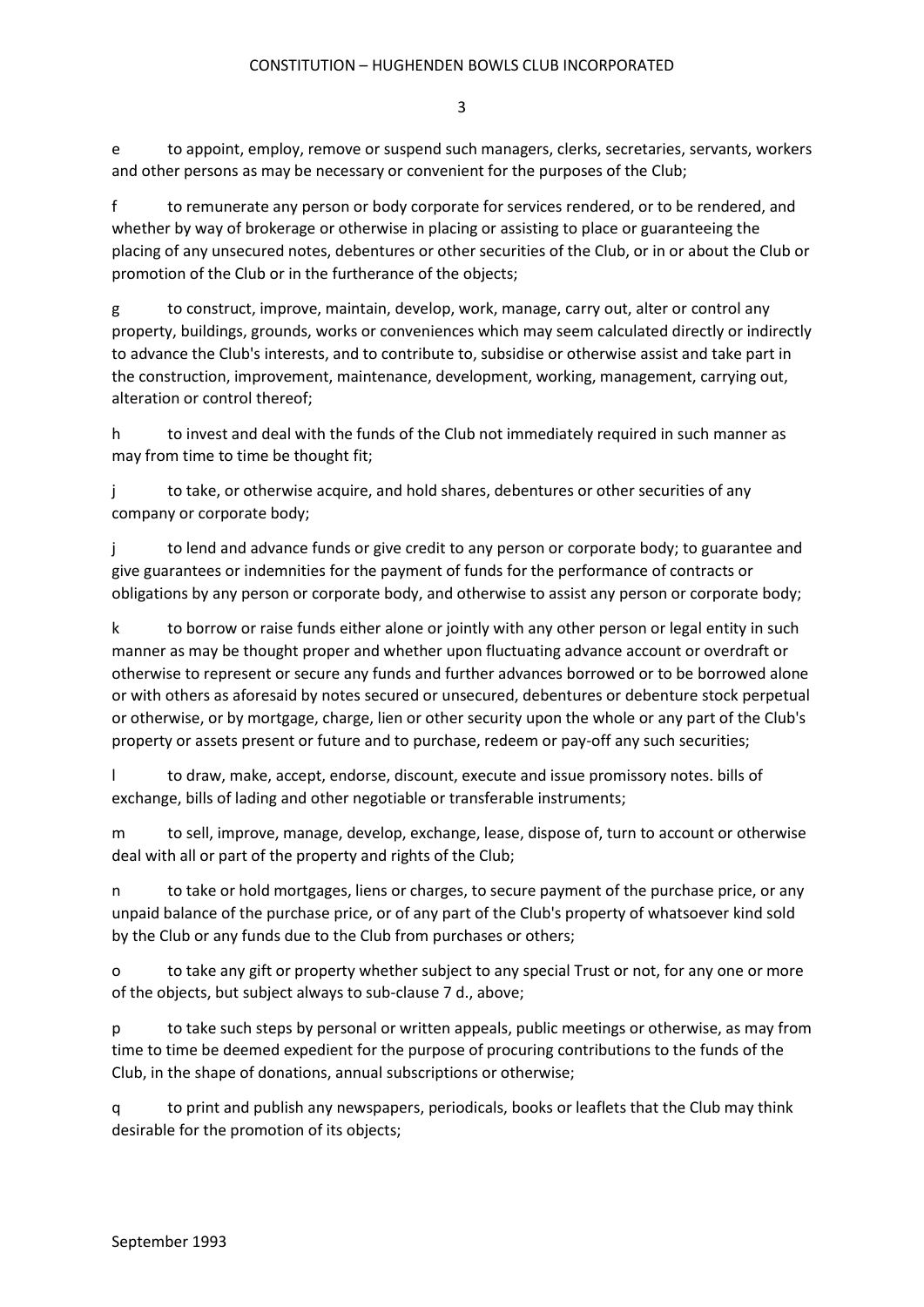r to amalgamate with any one or more incorporated associations having objects altogether or in part similar to those of the Club and which shall prohibit the distribution of its or their income and property among its or their members to an extent at least as great as that imposed upon the Club under or by virtue of the provisions of this Constitution;

s to purchase or otherwise acquire and undertake all or any part of the property, assets, liabilities and engagements of any one or more of the incorporated associations with which the Club is authorised to amalgamate;

t to transfer all or any or any part of the property, assets, liabilities and engagements of the Club to any one or more of the incorporated associations with which the Club is authorised to amalgamate;

u to make donations for patriotic, charitable or community purposes;

v to transact any lawful business in aid of the Commonwealth of Australia in the prosecution of any war in which the Commonwealth of Australia is engaged; and

w to do all such other things as are incidental or conducive to the attainment of the objects and the exercise of these powers.

#### 8 RECIPROCAL CLUBS

The Club, through the Council, may enter into Formal Reciprocal Arrangements with any other complimentary club or clubs provided that any such arrangement is for the mutual benefits of the members of the clubs between which each Formal Reciprocal Arrangement exists.

### PART B - MEMBERSHIP

#### 9 MEMBERS

Only persons who are properly qualified shall be elected to membership of the Club.

a Members to be Elected

A Member shall be elected to membership in accordance with this constitution.

The only exception to this provision is for each member of the existing Hughenden Ladles' Bowling Club who, upon the adoption of this constitution, shall be eligible to be automatically admitted as a member of the Club within the equivalent class of membership as that which the lady currently enjoys within the Ladies' Club.

Each Member of the Ladies' Bowling Club referred to in the preceding paragraph who accepts the privilege of "automatic" membership shall be deemed, for any purpose associated with the Club, to have been a member of the Club for the same time as she has been a member of the Ladies' Bowling Club.

b Members Bound to Constitution and By-laws

Each person nominated for membership shall agree that, if elected to membership, he or she shall be bound by this constitution and the by-laws as they apply from time to time and at any time while that person is a member.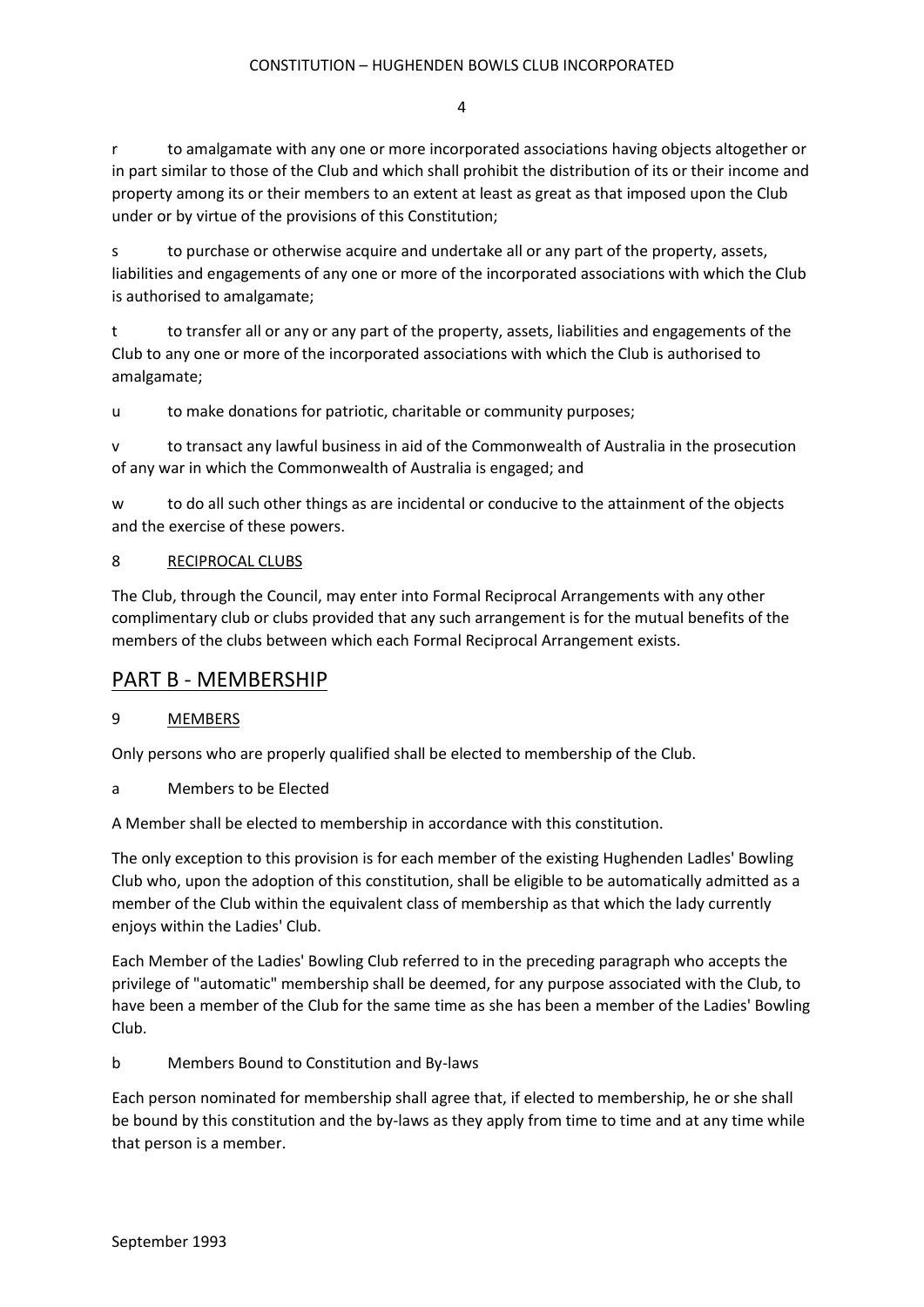#### c Commencement of Legal Actions

No member shall commence any action in Common Law or in Equity against the Club, the Council (either collectively or as an individual member or number of members) or any member in respect of the performance of any duty for or on behalf of the Club until all the processes provided by this constitution have been exhausted.

#### d Club Indemnifies Members

In the event of any proceedings being taken against a member or members in respect of any matter, or thing done in the proper performance of his, her or their duties or by the direction of or with the proper authority of the Club through the administrative processes provided for by this constitution; then the Club shall indemnify such member or members so proceeded against in respect of their costs for such proceedings and/or in respect of all costs and/or damages and any other sums which they may be compelled to pay in the course of, or as a result of, such proceedings.

#### 10 ELECTION OF MEMBERS

A new member shall only be admitted to membership of the Club through election by the Council.

a Number of Members in Each Class of Membership

The number of members within each class of membership shall be unlimited unless otherwise determined by a special resolution of the Club in a general meeting.

b Eligibility for Membership

To be eligible for membership each person must properly qualify for the class of membership for which he or she is nominated and must be a person -

not less than eighteen years of age except in the case of junior members who shall be between the ages of twelve and seventeen years inclusive;

ii of good character and repute and compatible with the Members;

iii supportive of the Club and the objects of the Club;

iv who is not a declared bankrupt, nor insane nor is in any way in debt to any other club, affiliated bowls club or other social organisation; and

v who is not under expulsion or suspension from any club with which there exists a Formal Reciprocal Arrangement or else any affiliated bowls club.

No person shall be admitted as, or remain, a Member who is or has been a member of a bowls club affiliated with a Bowls Association unless he or she has satisfied the Council by presentation of a "clearance" on the official form that he or she does not owe any money to any bowls club or Bowls Association; and further satisfies the Council that he or she is not under any form of suspension or expulsion from any bowls club, Bowls Association or club with which there exists a Formal Reciprocal Arrangement.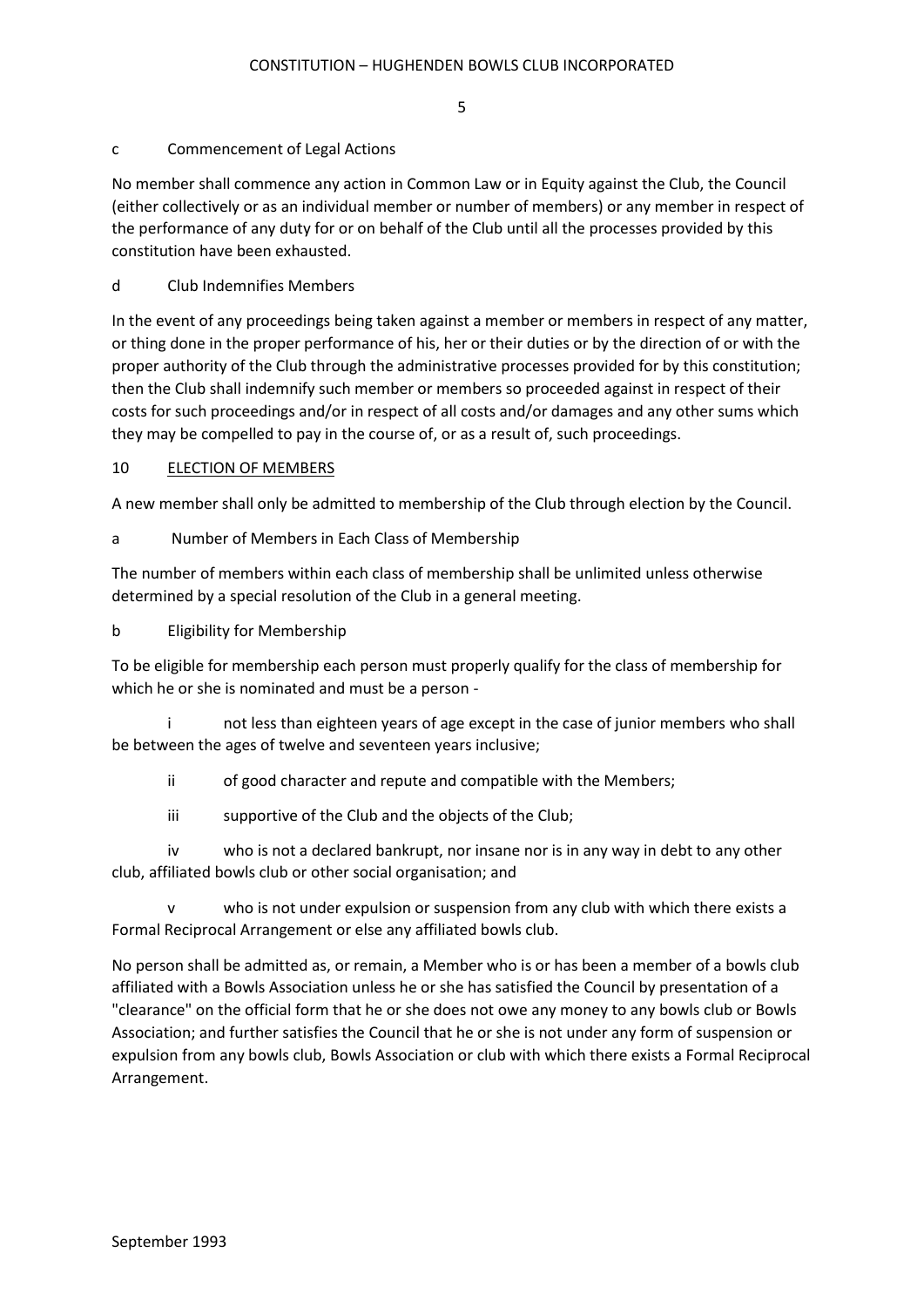#### c Classes of Membership

Any Member can be a member within only one of the following classes -

- ordinary
- associate
- iunior
- social
- life
- honorary
- temporary

-but, subject to the following prescribed conditions.

i Ordinary Members

Any otherwise properly qualified person who wishes to be, and continue to be, a "bowling member" of the Club and to participate in or otherwise positively support the Game of Bowls within, for and/or on behalf of the Club may be elected to be an ordinary member. An ordinary member shall only remain in that class of membership while he or she continues to remain properly qualified as a "bowling member" of the Club.

Any person who is an ordinary or life member of another affiliated bowls club can only be elected to associate or social membership of the Club.

An ordinary member is entitled to exercise all the privileges of membership and to enjoy all the benefits and responsibilities of membership for which the full subscription fee shall be paid.

ii Associate Members

Any otherwise properly qualified person who is an ordinary or life member of another affiliated bowls club and who wishes to participate in the Game of Bowls within the Club may only be elected to associate membership.

The nature and extent of an associate member's permissible participation in the Game of Bowls within the Club is defined in the by-laws.

An associate member is also only entitled to participate in the social activities of the Club, as described in the by-laws, and cannot -

- A participate or vote in the meetings or business of the Club;
- B nominate nor support the nomination of any person to any class of membership of the Club;
- C nominate nor support the nomination of any Member to the Council; nor
- D be elected to the Council.

The subscription fee for an associate member shall be less than that for an ordinary member.

iii Junior Members

Any otherwise properly qualified person between the ages of twelve and seventeen years inclusive who wishes to be, and continue to be, a "bowling member" of the Club and to participate in or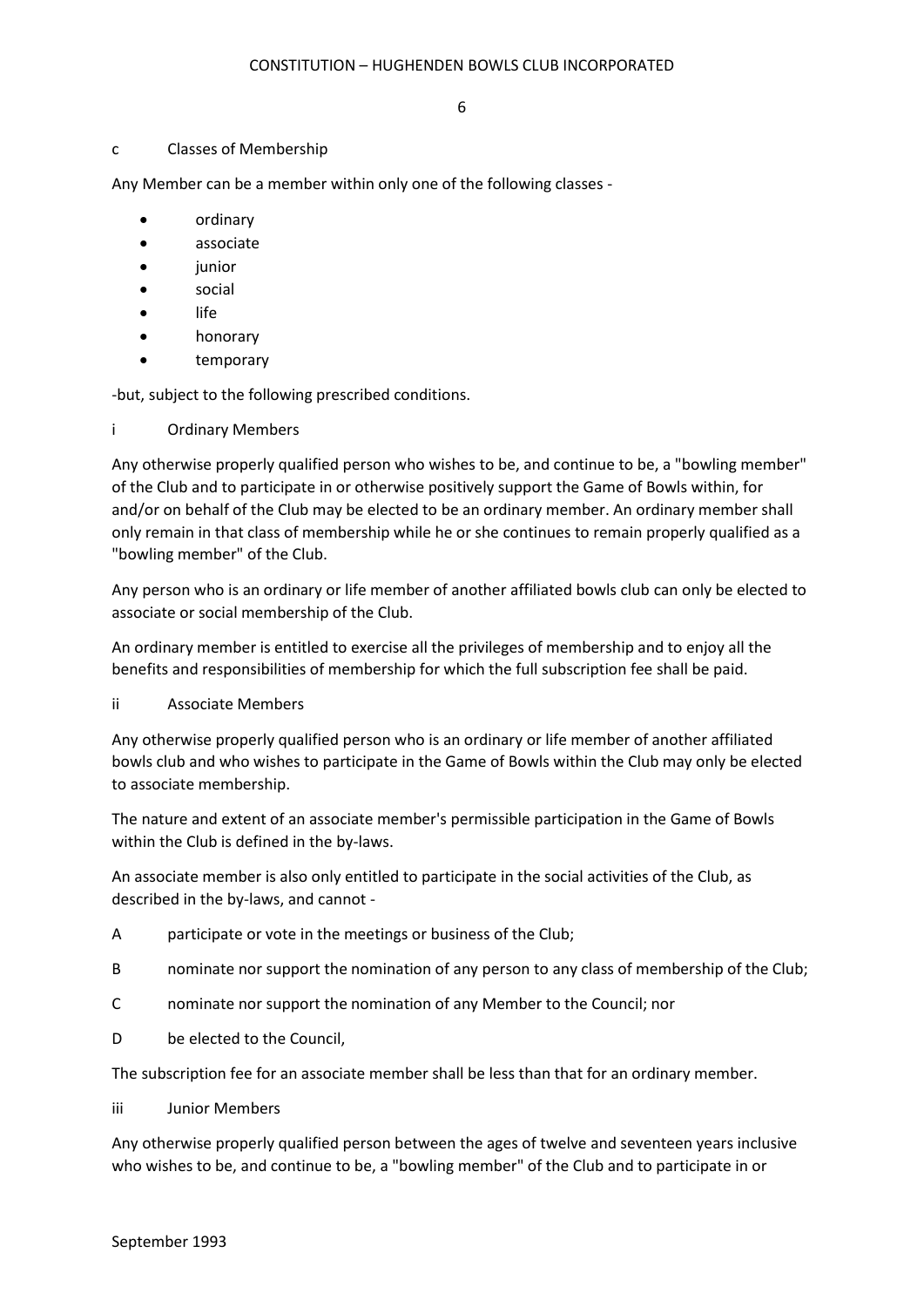otherwise positively support the Game of Bowls within, for and/or on behalf of the Club may only be elected to be a junior member.

A junior member who "declares" himself or herself to be a member of the Club is permitted to participate in the Game of Bowls within the Club to the same extent as an ordinary member.

A junior member who is also a member of another bowls club and "declares" to be a member of that club shall only be permitted to participate in the Game of Bowls within the Club for the same extent as an associate member.

A junior member is not permitted to participate in the business activities of the Club, the same as an associate member.

The subscription fee for a junior member shall be less than that for an ordinary member.

The by-laws shall prescribe the provision of facilities and services for junior members to ensure compliance of the Club with the Liquor Act.

#### iv Social Members

Any otherwise properly qualified person who wishes to participate only in the social activities of the Club may be elected to social membership.

A social member is only entitled to the social privileges of the Club (the same as for associate members) and shall pay the subscription fee which shall be less than that for an ordinary member.

#### v Life Members

The Club, by special resolution of a general meeting, may elect to life membership any ordinary member who has rendered exceptional service within the Club for a continuous period of at least ten years; all on the terms and conditions contained in the by-laws.

A life member is entitled to all, the privileges and benefits of ordinary membership without the requirement to pay subscription fee; but, shall be required to pay all fees and levies due in respect of the Club's affiliations with associations including Bowls Associations.

#### vi Honorary Members

The Club, at a general meeting may elect as an honorary member any person who is not otherwise a Member and who has rendered service or benefit to the Club and fairly deserves recognition for providing this service or benefit.

An honorary member is only entitled to the same privileges of membership as those of a social member for a maximum period of one year; but, may be elected for successive one year terms at the discretion of the Club. Honorary membership is by invitation and is free of any subscription or other fees.

#### vii Temporary Members

The Council may admit as a temporary member any person who is a bona-fide member of a bowls club affiliated directly or indirectly with the World Bowls Board or the Women's World Bowling Association, who does not normally reside within the locality of the Club and who is otherwise properly qualified in accordance with this constitution.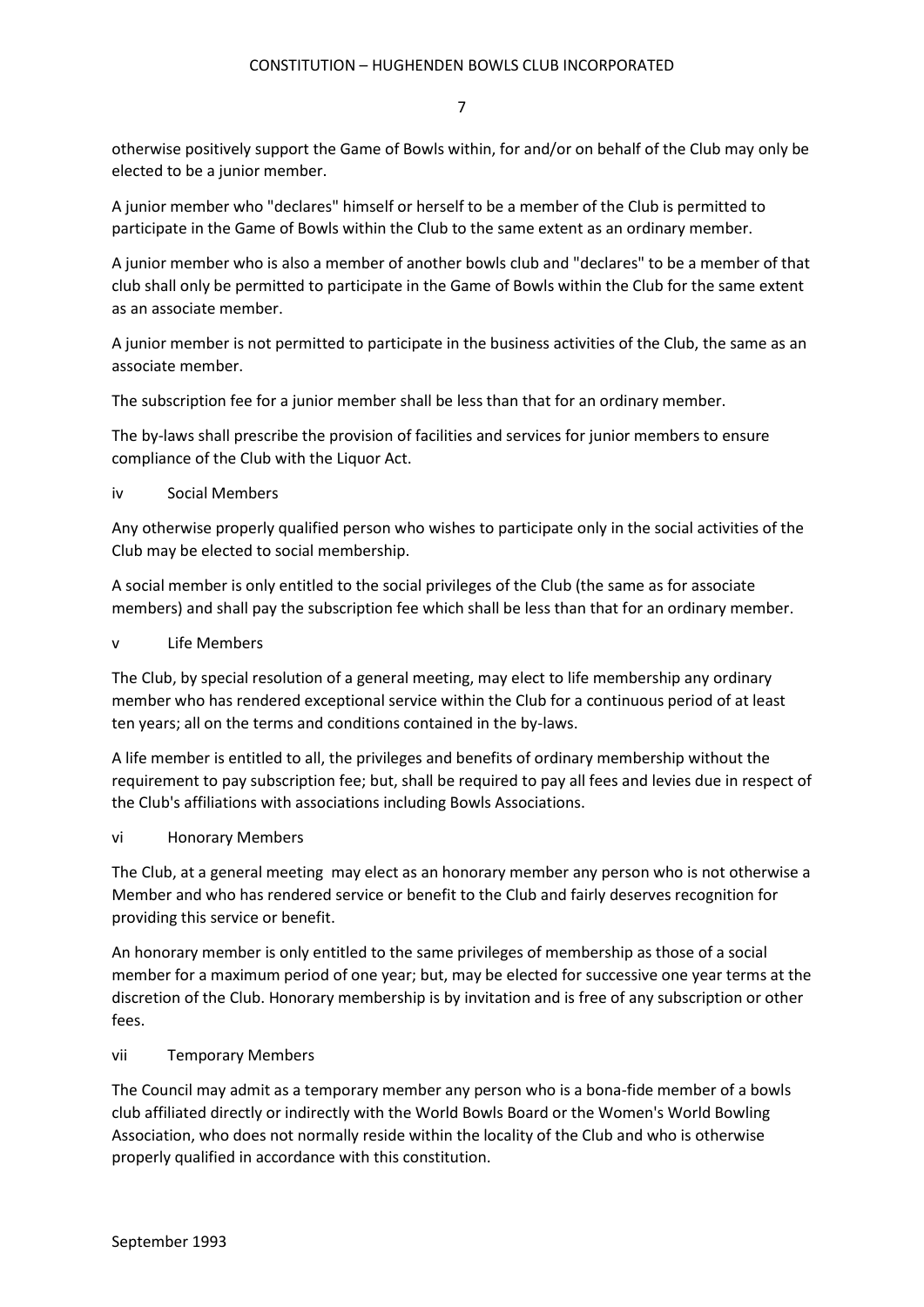Temporary membership shall only be granted for a maximum period of six months at a time.

A temporary member is only entitled to the social privileges of the Club, the same as for associate members, and shall pay the same subscription fees as associate members but on a pro-rata basis.

#### d Nominations for Ordinary. Associate, Junior, Social and Temporary Membership

Each nomination for ordinary, associate, junior, social and temporary membership shall be made through submitting to the secretary a nomination on the form prescribed by Council and accompanied by the prescribed fee(s). The persons proposing and supporting a nomination for any such member must be "financial' ordinary or life members of the Club.

It is the obligation of the Member nominating a person for membership to fully acquaint that person of the benefits, privileges and responsibilities of membership: and the nomination form shall include that the nominee accepts all the obligations of membership and agrees to abide by this constitution and the by-laws of the Club as they apply from time to time.

#### e Particulars for Nomination for Membership

The particulars required by the Council for each nomination for membership shall, forthwith upon the receipt of same, be entered in order of the time it is received by the secretary into the proposed members' register.

Each nomination shall be dealt with and determined in the order within which it is recorded in this register.

f Election to Membership

Members shall be elected by the Council by the following process.

i Display of Nomination

Each nomination for ordinary, associate, junior, social and temporary membership shall be displayed on the notice board for at least fourteen days and shall include the details prescribed by the Council together with the date by which any objections to the nomination must be provided to the secretary.

#### ii Nomination Determined by the Council

Each nomination for membership shall be determined by the Council during the course of a regular meeting; and, upon considering all matters relevant to each nomination (including any written objections), shall resolve each nomination by a simple majority vote.

The secretary shall, within seven days of the meeting at which a nomination was considered, advise the person nominated for membership, in writing, of the Council's acceptance or rejection of the nomination.

Where a nomination has been accepted advice shall be given of the process for admission to membership.

Where a nomination has been rejected advice shall be given of the process for lodging an appeal against the Council's decision and the date by which an appeal must be lodged in writing.

iii Determination of an Appeal Against Rejection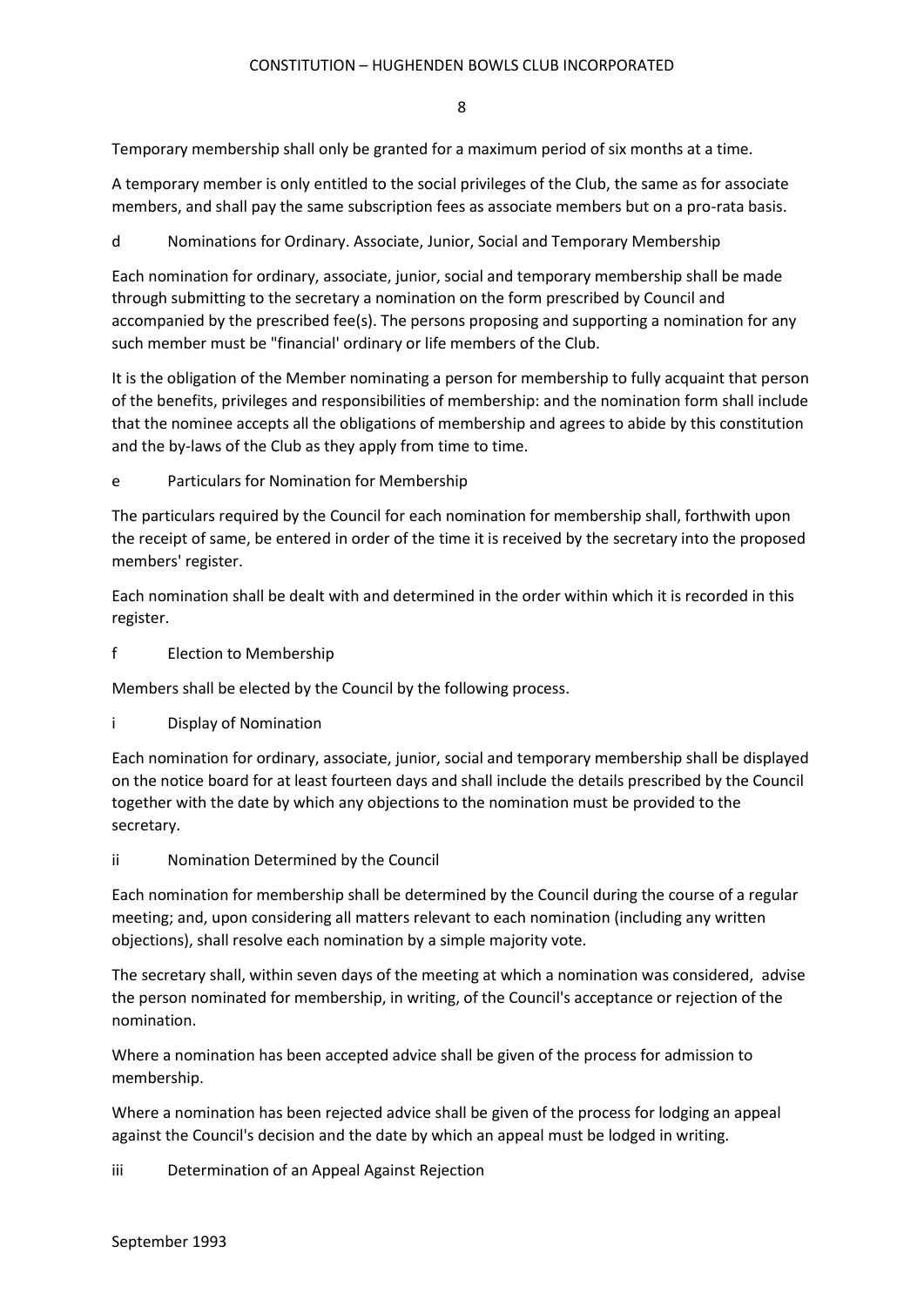Where an appeal is lodged against the Council's decision, then the Council shall at its next regular meeting direct the secretary to convene a special general meeting to resolve the matter. This special general meeting shall be held within twenty-eight days of the Council meeting referred to immediately above.

The person whose appeal is the subject of the special general meeting shall be afforded full and proper opportunities and facilities to present his or her case for membership. A ballot shall be conducted, and a majority vote of not less than seventy-five percent in favour of the nominee must be obtained for the appeal to be successful.

In the event there is more than one appeal at a special general meeting, each appeal must be considered and voted upon separately.

#### iv Time Lapse Before Re-nomination for Membership

Any person whose nomination for membership has been rejected by the Council or the Club cannot be re-nominated within one year of the date upon which the nomination was rejected by the Council or the Club, whichever is the latter.

g Members Must Sustain Qualifications for Membership

A Member shall not be allowed to remain a member of the Club or within that class of membership to which he or she was elected if that member no longer continues to possess the qualifications for either membership of the Club or for that particular class of membership to which he or she was elected.

The Council is empowered to terminate (on its own initiative but subject to the process for appeal described in sub-clause 10 f) the membership of any person who no longer qualifies to be a member of the Club.

The Council is empowered (on its own initiative but subject to the process of appeal) to transfer a Member from one class of membership to another when that Member no longer qualifies to remain in the class of membership to which he or she was elected,

h Transfers from One Class of Membership to Another

The Council shall implement the application of a Member to transfer from one class of membership to another.

i Qualifications

A Member shall only transfer from a class of membership to another if he or she is properly qualified,

#### ii Upgrading Membership

Where a Member wishes to upgrade his or her membership within the Club then a nomination must be made on the prescribed form for consideration by the Council during the normal course for considering nominations for membership as described in Sub-Clause 10 f.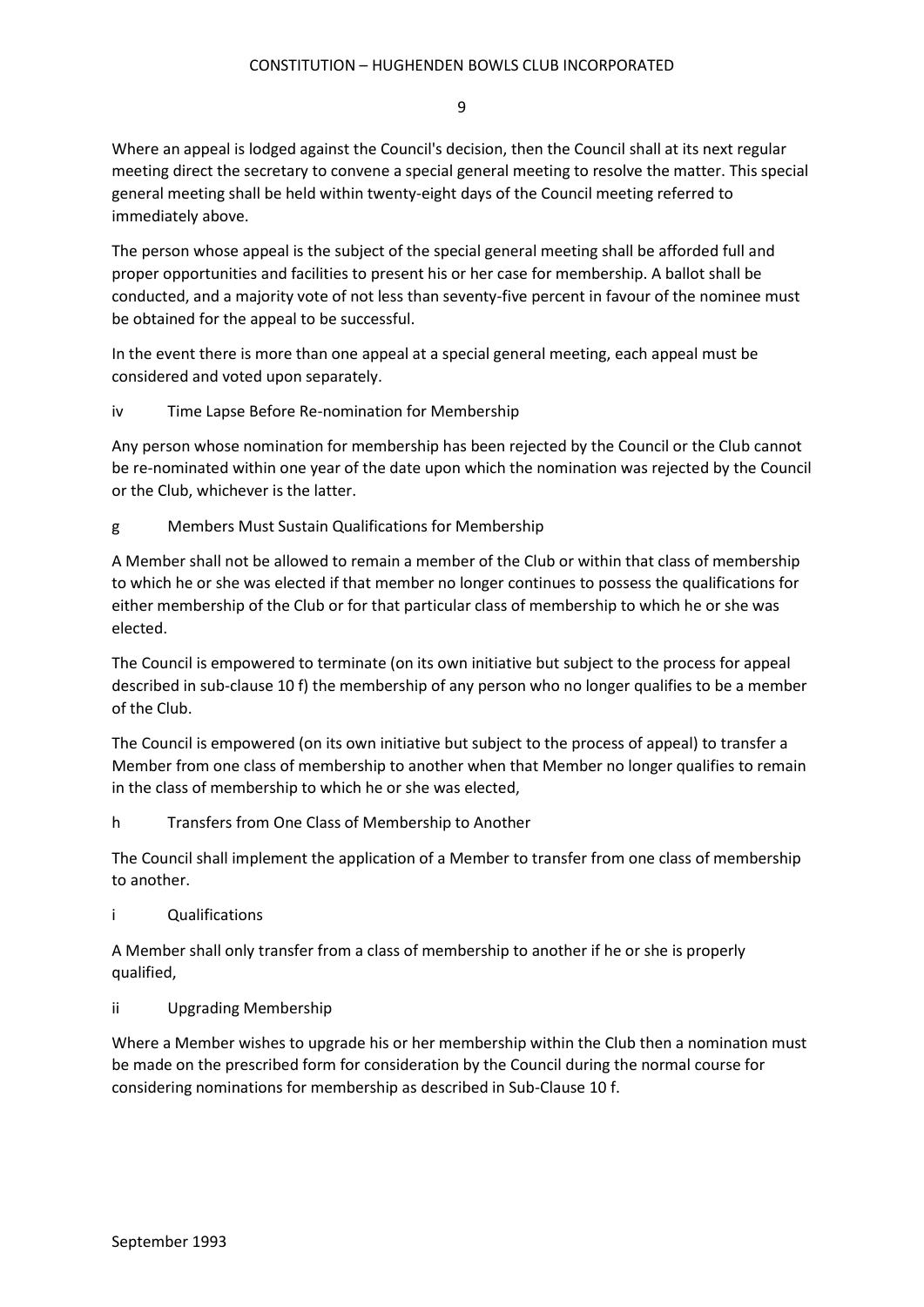#### iii Downgrading Membership

Where a Member wishes to downgrade his or her membership within the Club then that person shall make written application to the secretary without having to offer any reason for the application.

The Council shall grant such request provided the Member has fulfilled all of his or her existing membership commitments.

#### 11 REGISTER OF MEMBERS

The secretary shall sustain a members' register within which shall be entered for each person who is or was a Member those details prescribed by the Council.

Each Member shall advise the secretary immediately of any change to his or her membership details as recorded in this register. The address recorded in this register is the "official address" of the Member for the service of notices and the like.

The members' register shall be available for inspection, at a mutually convenient time, to any Member who applies to the secretary for such inspection.

#### 12 MEMBERS' SUBSCRIPTIONS

Each Member, except a life or honorary member shall pay the annual membership subscription applicable to that class of membership to which he or she belongs.

#### a Determination of Membership Subscriptions

The Council shall determine the subscriptions for each class of membership each year, and shall determine the due date for subscriptions and the timeframe within which, if a subscription is not paid, the defaulting Member shall be expelled.

#### b Payment of Subscriptions

Subscriptions are to be paid annually in advance.

Any Member who has not paid his or her subscription in full within twenty-eight days of the due date shall be "non-financial" and not be permitted to participate in any Club activities.

A new Member who joins the Club during the second half of a financial year shall be required to pay a subscription equivalent to half that for a full year.

#### c Special Consideration for Subscriptions

The Council is empowered to reduce the subscription of a Member in the case of difficult or indigent financial circumstances. Any actions taken under this clause shall apply only within any one financial year and any subsequent benefits are subject to consideration each subsequent financial year.

d Arrears in Subscriptions

In the event that a Member has not paid his or her subscription by the date determined by the Council a further notice shall be issued promptly which shall advise that if the subscription has still not been received by a prescribed subsequent date then that person shall be expelled and advices shall be issued as prescribed by clause 15 h of this constitution.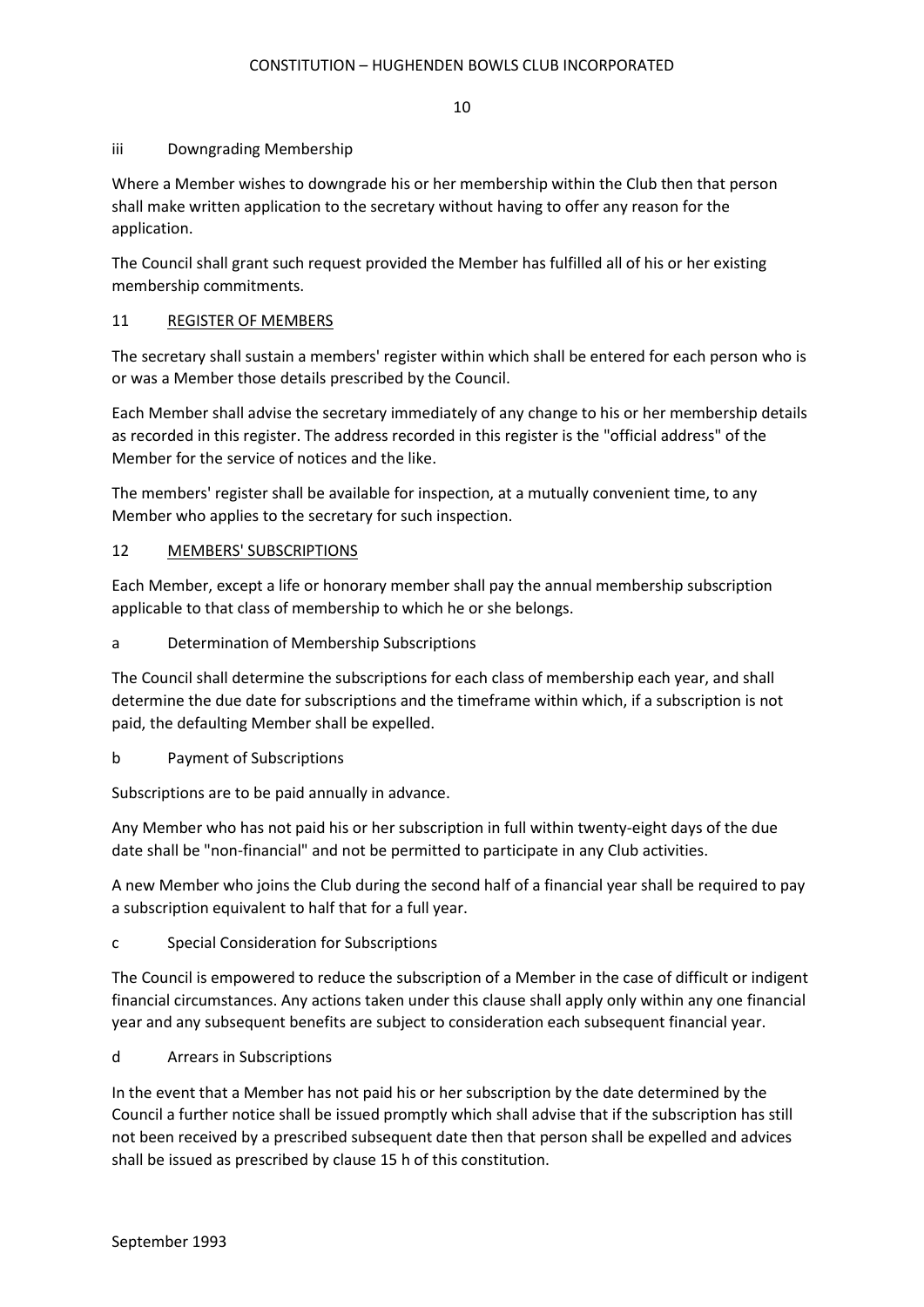#### e Membership Cards

The secretary shall provide to each Member a card or equivalent evidence to confirm that Member's current valid membership of the Club.

The information to be included on the card shall be as prescribed by the Council.

#### 13 VISITORS

The Club may at its own and absolute discretion admit as a Visitor any properly qualified and attired person; such qualifications to be those prescribed by the Liquor Act and the by-laws. The admission of each Visitor shall be recorded in the visitors' register, as prescribed by the Liquor Act.

Any Visitor shall be subject to the control and discipline of the Club in accordance with the by-laws. The Club, through the authorities delegated to a duty officer reserves the right to refuse or terminate admission of any Visitor without assigning any reason for such refusal or termination; and also to regulate the attendance of Visitors within the course of a day for any period for which it is deemed advisable.

If a Visitor refuses a lawful request to leave the Club, he or she shall be deemed to be trespassing and may be dealt with accordingly.

#### 14 CONDUCT OF MEMBERS AND VISITORS

Members and Visitors shall at all times be required to maintain a proper discipline and decorum and shall not conduct illegal gambling, betting on bowls or other games speak obscene or abusive language nor indulge in any form of unseemly conduct.

The duty officer shall deal with any breach of discipline or decorum as promptly, efficiently and effectively as possible to suit each situation.

Any person who is the subject of or else witnesses an alleged infringement of this clause may make a complaint to the secretary in writing. Any complaint must be made within seven days of the date on which the alleged incident occurred which is the subject of the complaint and must be signed by the complainant.

A complaint shall be investigated by the Council within fourteen days of the date upon which the secretary receives the written complaint, all as described in clauses 15 and 16 of this constitution.

#### 15 CONSIDERATION OF A COMPLAINT AGAINST A MEMBER

A complaint against a Member shall be resolved in accordance with the provisions of this clause.

a Powers of the Council

The Council has the power to demand and direct apologies of, reprimand, suspend, expel or otherwise discipline a Member who on or within the Club, its premises or property or elsewhere, in the opinion of the Council conducts himself or herself in a manner considered injurious or prejudicial to the interests, character or good and welfare of the Club.

The Council is obligated to conduct an enquiry into any such complaint by whatever means it chooses subject always that any such means fulfil the requirements of this constitution and ensures "natural justice" for all parties involved in the complaint.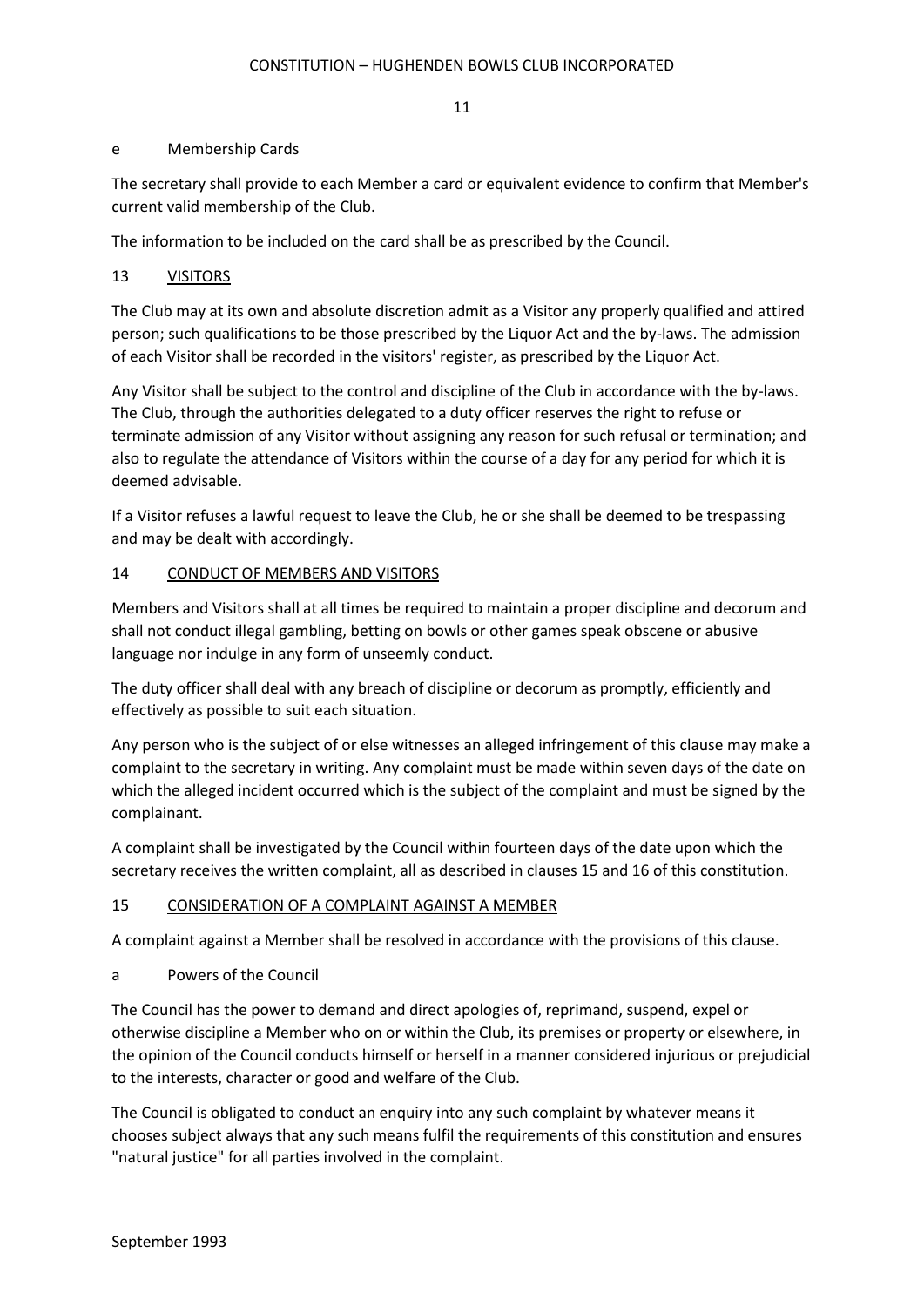In the event that a matter may be or may become a matter to be resolved within the jurisdiction of a Court of Law then the Council shall not resolve the matter as far as it affects the Club until it has been resolved by the Courts; but may resolve, "Without Prejudice", to ban the person against whom the complaint is made from entering the Club pending the outcome of the Court action.

#### b Member to be Notified of a Complaint

Any Member against whom a complaint has been lodged with the secretary shall be notified in writing of -

- the details of the complaint;
- the arrangements being made by the Council to consider the complaint which will provide a fair and reasonable opportunity for each interested party to present its case to the Council;
- the opportunity for each interested party to introduce and question witnesses; and
- the fact that each party must present its own case and not be represented by legal or other agents.
- c Decision of the Council

The Council shall at its own and absolute discretion decide -

- i to dismiss the complaint;
- ii to demand and/or direct an apology and/or issue a reprimand;
- iii suspend a Member for up to six months;
- iv expel a Member; or
- v issue any other appropriate orders.

The Council shall, without undue delay, take such time and such advice as it considers necessary to properly and judiciously decide upon the complaint.

#### d Notification of the Council Decision

The complainant(s) and the Member(s) against whom the complaint was made shall be advised of, or have confirmed, by the secretary in writing, the Council's decision on the complaint within seven days of the date upon which the decision was resolved.

In the event of a complaint being dismissed each party shall be advised of the complainant's rights to appeal against the decision and of the procedures and time limit for lodgement of an appeal.

In the event of a complaint being upheld, the secretary shall provide the following advice to each party -

- the date upon which any penalty is to take effect subject to any appeal;
- the date upon which the effect of any penal decision would be due to expire;
- the terms and conditions associated with any penalty;
- the processes and time limit for lodgement of an appeal by either party; and
- the bond required to be lodged in respect of any appeal.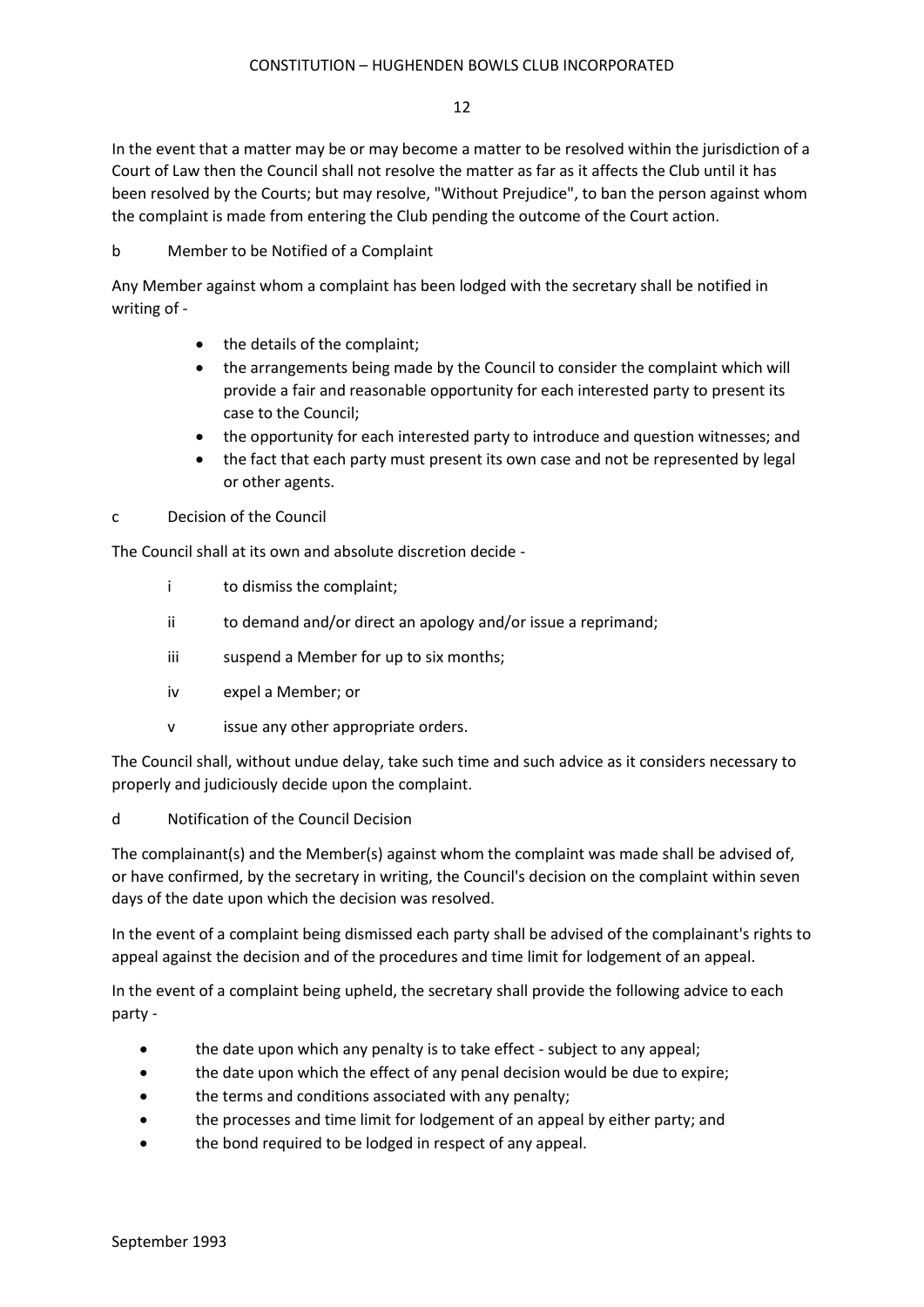The Council is empowered to order that the Member be banned from the Club pending an appeal, if any; such ban being able to be imposed at any time prior to the final resolution of the matter.

In the event that a Member ignores or breaches the terms and conditions of a penalty the Council, at its own and absolute discretion, is empowered to impose a more severe penalty forthwith; but, with the right of appeal.

#### e Appeals Against a Council's Decision

Either party may appeal the decision or the terms and conditions associated therewith by giving a notice of appeal to the secretary in writing within fourteen days of the date upon which the secretary issued advice of the Council's decision. The notice of appeal shall be in writing and shall set forth the grounds, facts and circumstances upon which the appeal will be based.

The notice of appeal shall be accompanied by the bond which is assessed to cover the administrative costs associated with the appeal. The appeal shall be determined by the Club in a special general meeting. In the event that the appeal is upheld, the party which lodged the appeal and lodged the bond shall have the bond refunded; but if the appeal is lost, then the bond shall be forfeit.

If within the abovesaid fourteen days of the date of the secretary's advice of the Council's decision, the secretary has not received an appeal then the matter shall have been finalised and notice thereof shall be put on the notice board.

If an appeal is received by the secretary, then the secretary shall forthwith give notice for a special general meeting to resolve the matter. This meeting shall be held within twenty-eight days of the receipt of the notice of appeal.

The same conditions apply for the conduct of an appeal as those for the initial enquiry into the complaint by the Council.

A ballot shall be conducted and a majority vote of not less than seventy-five percent in favour of the appellant must be obtained for the appeal to succeed and a notice of the outcome of an appeal shall be put on the notice board.

in the event that the complainant and/or the Member against whom the complaint is made does not attend the meeting of the Council at which the complaint is considered, the matter shall be resolved in his, her and/or their absence without any further rights to have the matter reconsidered; provided however, that the course of "natural justice" shall always prevail.

f Loss of Rights and Privileges of Membership

A Member who has been suspended forfeits all rights, privileges and responsibilities for the full term of the suspension; and is still liable for all subscriptions, levies, fees and other charges applicable to his or her membership for the duration of the suspension.

A Member who has been expelled is no longer a member of the Club; and is not entitled to any refunds of pre-paid subscriptions.

g Expelled Members

Any person who has been expelled from membership of the Club cannot apply again for membership until the expiration of at least one year after all processes associated with the expulsion were finalised.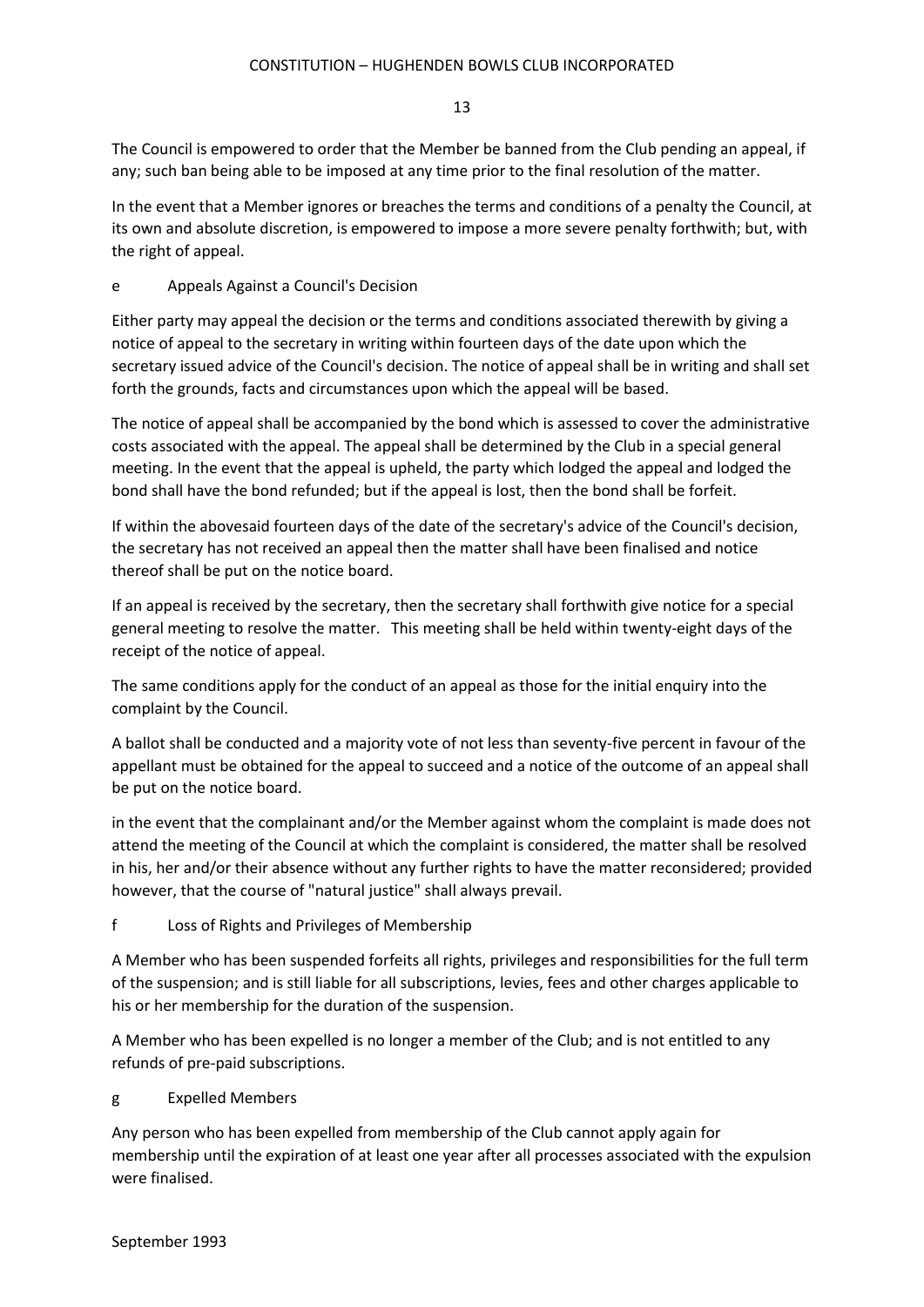#### h Notifications of Disciplinary Action

Whenever the Club exercises disciplinary action against a Member which results in a penalty, the secretary, within seven days of the resolution of the matter shall notify all Bowls Associations (and all clubs with which the Club has Formal Reciprocal Arrangements) of the matter and its resolution.

i Reciprocal Arrangements with a Bowls Association, an Affiliated Bowls-Club or a Club with which there exists a Formal Reciprocal Arrangement

Where a Member is disciplined by a Bowls Association, an affiliated bowls club or a club with which there exists a Formal Reciprocal Arrangement then, upon notice from the secretary of that other club, the secretary shall forthwith serve notice to that Member that the Council shall consider whether or not he or she should be subject to an equivalent penalty being imposed by the Club.

#### j Members of Other Clubs

Any person who is not a Member but who is a member of an affiliated bowls club or a club with which there exists a Formal Reciprocal Arrangement, and who for the time being is deprived of any of the privileges of membership of that club or of a Bowls Association shall not, while such deprivation continues be permitted to enter the Club nor participate in any of its activities.

#### 16 CONSIDERATION OF A COMPLAINT AGAINST A VISITOR

A complaint against a Visitor shall be resolved by whichever of the following processes is most appropriate.

#### a Where the Visitor is a Player or Official in a Visiting Sports Team

The complainant and the person against whom the complaint is made shall be invited (and afforded every fair and reasonable opportunity) to attend the meeting of the Council to fairly present each side of the complaint after which, and with due consideration, the Council shall, at its own and absolute discretion, act as follows -

i Dismiss the complaint;

ii Demand and/or direct an apology; or

iii Direct some other action within its power including the banning of the person from the Club for any time for which the Council may decide.

Any person in any such matter shall only be permitted to present his or her awn case and cannot be represented by any legal or other agent.

In the event that the Council resolves to take disciplinary action against a Visitor who is a member of a club with which there exists a Formal Reciprocal Arrangement or of an affiliated bowls club, then the secretary shall forthwith advise that Visitor's club in writing of such action.

In the event that a matter may be or may become a matter to be resolved within the jurisdiction of a Court of Law then the Council shall not resolve the matter until it has been resolved by the Courts,, but may resolve, "Without Prejudice", to ban the person against whom the complaint is made from entering the Club pending the outcome of the Court action.

In the event that the complainant and/or the person against whom the complaint is made does not attend the meeting of the Council at which the complaint is considered, the matter shall be resolved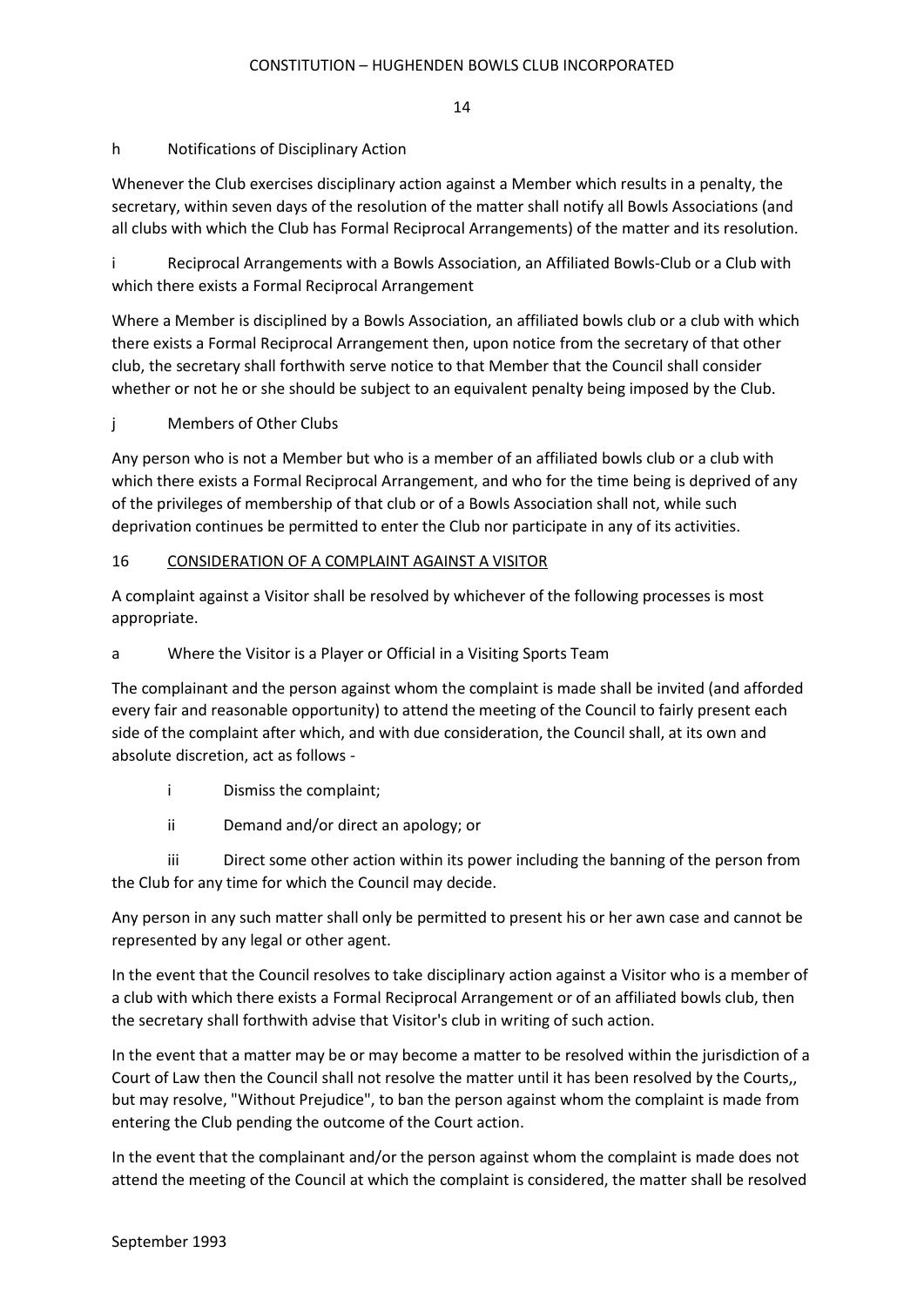in his, her and/or their absence without any further rights to have the matter reconsidered; provided however, that the course of "natural justice" shall always prevail.

#### b Where the Visitor is the Guest of a Member

The complainant, the person against whom the complaint is made and the Member who introduced the Visitor shall be invited to attend the meeting of the Council where the matter shall be considered and resolved by the Council generally as described in sub-clause 16 a.

The decision of the Council is final in respect of any matter resolved under the provisions of this clause. The secretary shall forthwith notify the participants in any such matter, in writing, of the Council's decision; and notice of the matter and decision shall be put on the notice board.

#### 17 LEAVE OF ABSENCE

A Member may apply for leave of absence by application in writing to the secretary for consideration by the Council,

Leave of absence may be granted by the Council for a period of between three and twelve months on such terms and conditions as the Council considers appropriate for the particular circumstances.

#### 18 TERMINATION OF MEMBERSHIP

If a Member, for any reason -

- a is convicted of an indictable offence;
- b is declared by the State to be insane;
- c fails to comply with the provisions of this constitution or by-laws;
- d is in arrears with his or her subscription as described in sub-clause 12 d;
- e no longer qualifies for membership; or

f conducts himself or herself in a manner considered injurious or prejudicial to the interests character or good and welfare of the Club

- then the Council shall determine whether or not the Member should have his or her membership terminated; and where it is prescribed by this constitution that the membership shall be terminated, then the Council shall effect such termination forthwith.

The Council shall take such time and such advice as it considers necessary to properly and judiciously decide any matter under this clause and shall give due notice and follow appropriate processes similar to those described in clause 15. Any decision of the Council shall be also subject to an appeal process equivalent to that described in clause 15.

A notice of any action taken by the Council in respect of this clause and the outcome thereof shall be put on the notice board.

#### 19 REMOVAL OF A MEMBER OF THE COUNCIL

A member of the Council who is proven to be negligent in his or her duties, responsibilities or loyalty to the Club may be removed from the Council by special resolution of the Club at a general meeting. The Member who is the subject of such an action shall have due notice of the matter and shall be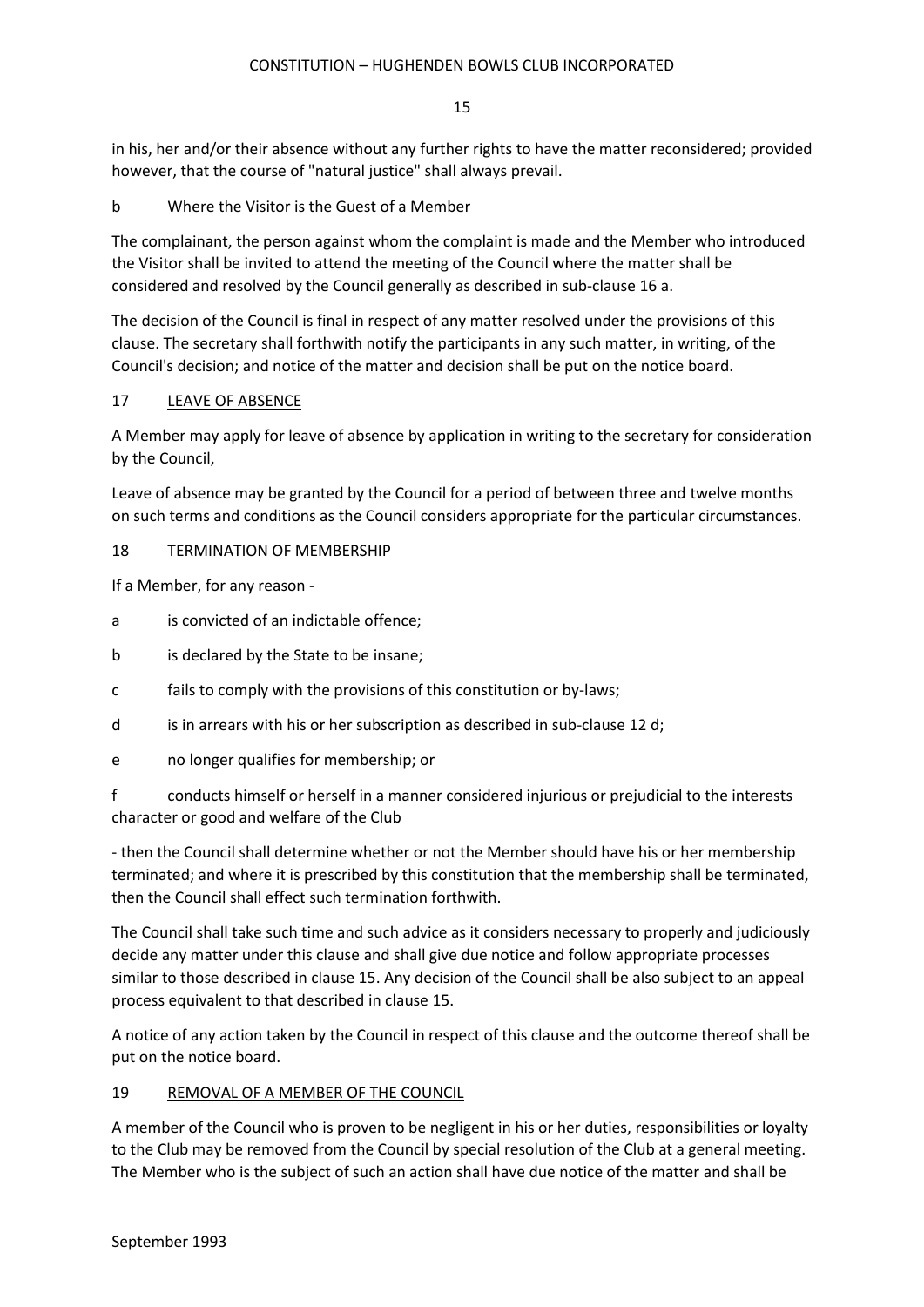afforded the opportunity to make fair and reasonable representations [to] the meeting including the calling of referees; but, shall not be represented by legal or other agents.

A member of the Council who becomes an ordinary member of another affiliated bowls club automatically disqualifies himself or herself from continuing on the Club's Council.

#### 20 RESIGNATION OF A MEMBER

A Member may resign at any time by notice in writing to the secretary without offering any reason for the resignation.

The resignation shall take effect immediately it has been received by the secretary unless some later time is stated in the resignation. The secretary, without reference to the Council shall acknowledge the receipt and acceptance of each resignation and undertake any necessary activities in association with the resignation; subject to the provisions of clause 21.

#### 21 RESPONSIBILITY FOR OUTSTANDING MONIES

The resignation of a Member or the termination of membership shall not relieve any person from the payment of any subscriptions or other monies due or payable by that person at the time of that resignation or termination, including subscriptions or fees or charges paid or due to be paid on that person's behalf to any association with which the Club is affiliated.

A Member who resigns or has his or her membership terminated after the commencement of a new financial year is liable for the full year's subscription together with all other subscriptions, fees and charges required to be paid by the Club on his or her behalf.

A member who fails to give notice prior to the conclusion of a financial year of his or her intention to resign at the end of that year is likewise liable for the subscription fees and charges for the full year.

#### 22 NOTICES

Any notice posted or delivered to the address contained in the members' register shall be deemed to have been duly given to that Member.

An omission to give notice or to send a circular to any Member or Members shall not, on that account, invalidate the proceedings of any meeting. A meeting shall not be invalid by virtue of any Member or Members not having received a meeting notice.

#### 23 NOTICE BOARD

A notice board shall be erected in a conspicuous location in the clubhouse upon which shall be put all Club notices whether or not any such notice is also subject to general distribution by mailing or other means.

## PART C - GOVERNMENT OF THE CLUB

#### 24 GENERAL MEETINGS

The Club shall have a general meeting of Members each year in February which shall be the annual general meeting of the Club.

Special general meetings shall be held as required on notice from the secretary for the purpose(s) specified in the notice for each meeting.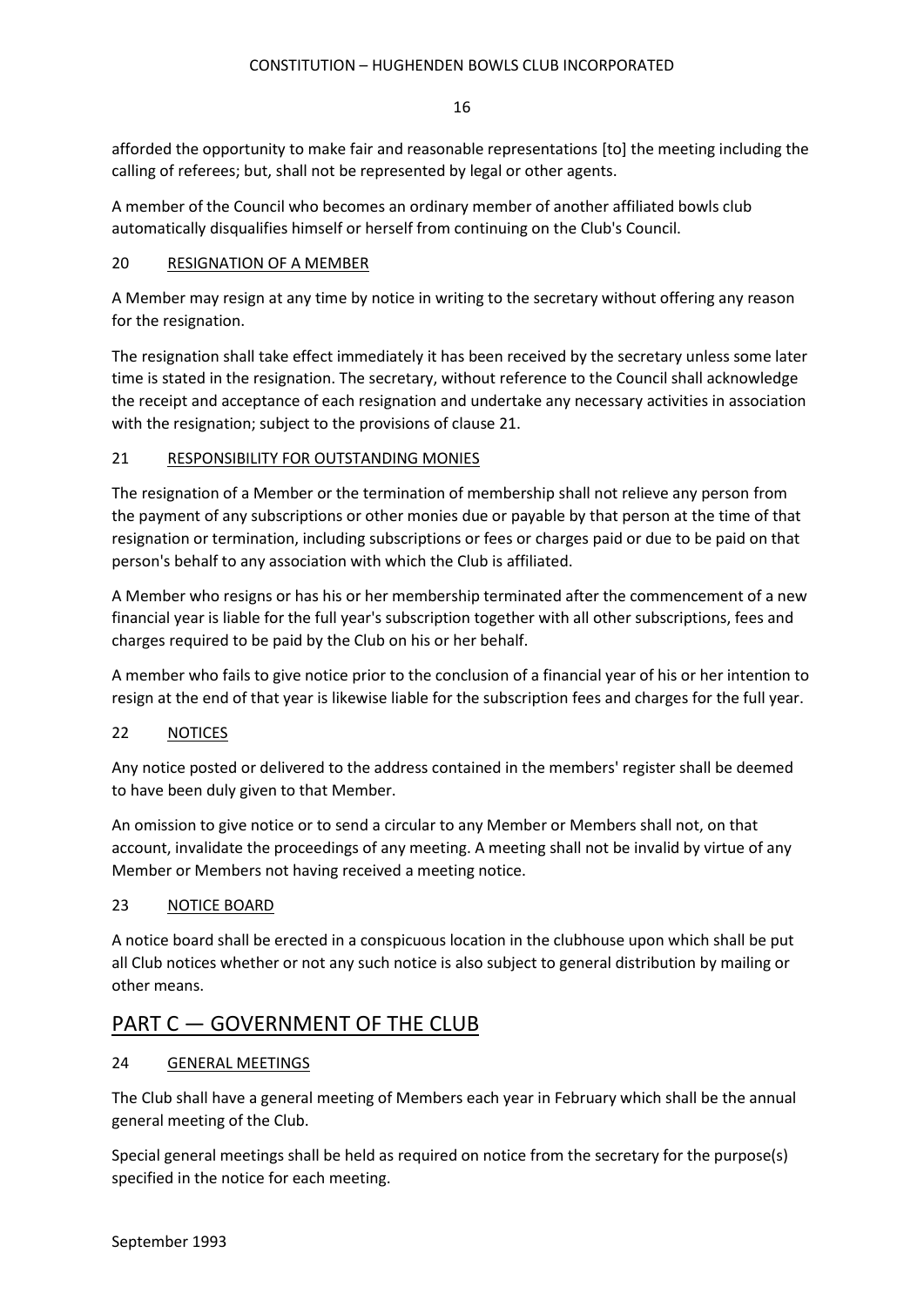#### a Notification of General Meetings

The Council shall appoint dates for the annual general meeting in August.

The Council or, where otherwise prescribed, the secretary will appoint dates for any special general meeting by -

i resolution of the Council to resolve any matter which must, or else should properly, be resolved by the Club in general meeting;

ii by written request for such a meeting from not less than ten percent of the ordinary and life members of the Club stating the purpose(s) for the meeting and the resolution(s) required to be placed before the meeting;

iii by notice of appeal in respect of a Council's decision not to accept a nomination for membership pursuant to clause 10 of this constitution: or

iv by notice given by the secretary in response to an appeal pursuant to clauses 15 and 18 of this constitution.

A meeting shall be held within twenty-eight days of -

A the resolution of the Council for such a meeting;

B the receipt by the secretary of a valid petition from Members for such a meeting:

C the date of the regular meeting of the Council at which an appeal is received against a decision to refuse a nomination for membership; or

D the receipt by the secretary of an appeal in respect of disciplinary or other actions undertaken by the Council.

Each notice for a general meeting shall be in writing posted or delivered to each ordinary and life member and put on the notice board at least fourteen days prior to the date of the meeting.

In the event that the Club does not have a secretary and action is required by "the secretary"; then notices can be given on the initiative of, and by notice from two members of the Council.

b The Business of General Meetings

Each general meeting shall read and confirm the minutes of the previous general meeting, whether it be an annual or special general meeting.

The agenda for general meetings shall incorporate the normally prescribed business for such meetings including -

#### i Annual General Meeting

- receive and consider the printed annual report of the Council, the printed financial report and balance sheet and the auditor's report;
- deal with notices of motion;
- **e** elect Members to the Council;
- appoint an auditor who shall be a person properly qualified in accordance with the provisions of the Incorporation Act and not a member of the Council; and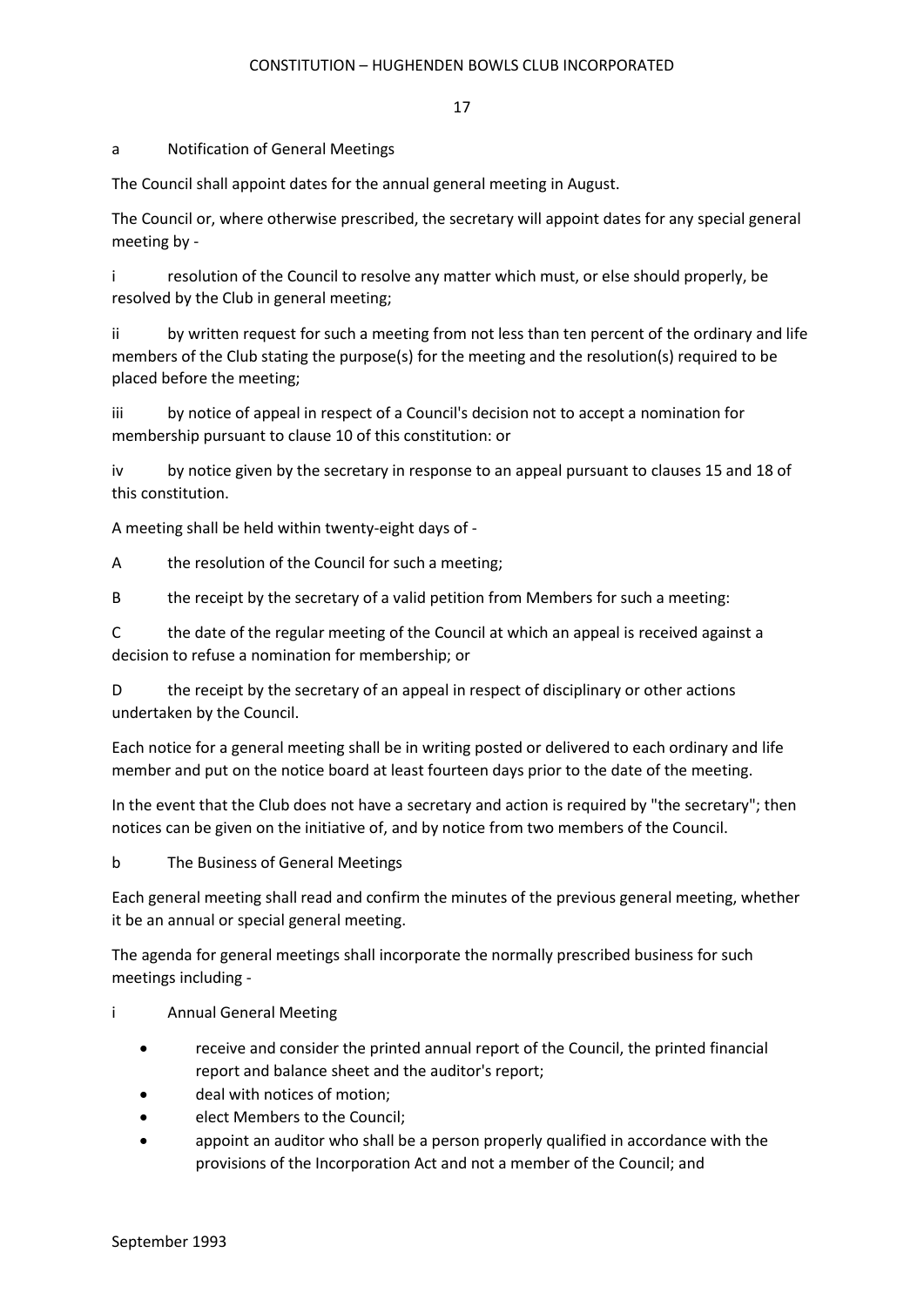- consider any general business proposed for the good and welfare of the Club.
- ii A Special Meeting

The business of any special meeting shall only be the matter or matters for which notice has been given.

#### c Quorum for General Meetings

A quorum shall comprise a number of ordinary and life members equivalent to not less than twice the number of Members currently on the Council plus one as at the date of the meeting.

Should a quorum not be present within half an hour of the appointed time for the meeting, the meeting shall stand adjourned to some other day and time and a place within fourteen of the date of the adjourned meeting; and the secretary shall, within two days, give notice to Members to this effect. Should a quorum not then be present within half an hour of the appointed time for the adjourned meeting, the meeting shall still proceed to consider all the business for which it was called.

d Conduct of a General Meeting.

Each general meeting shall be conducted as follows -

The President shall be the chairman for the meeting; or if there is no President or if he or she is not present within ten minutes after the appointed time for the meeting or is otherwise unwilling to act, then the Vice President shall be chairman for the meeting; or if the Vice President is not present or else unwilling to act, then the Members present shall appoint a Member to be the chairman for the meeting.

In the event that no Member is willing to act as chairman then the Members may invite a nonmember, who is willing to act as the chairman, to be the chairman for the sole purpose of conducting the business of the meeting.Any person acting in this capacity shall not participate in any debate nor have any vote.

ii The chairman shall maintain order and conduct the meeting in accordance with the Standing Orders.

iii Each resolution, ballot or other matter shall be resolved by the majority vote of the Members as described below.

e Voting at General Meetings

Only financial ordinary and life members are entitled to vote - refer clause 12.

An election for members of the Council shall be by secret ballot in accordance with the by-laws.

Voting, otherwise, shall be by show of hands or a division unless at least one-fifth of the Members present demand a ballot, in which case a secret ballot shall he conducted in accordance with the bylaws.

A Member shall only vote in person and on a show of hands, division or ballot each Member shall have only one vote; except, in the event of an equality of votes for and against any resolution, ballot, other matter or a ballot for members of the Council, the chairman shall also be entitled to a casting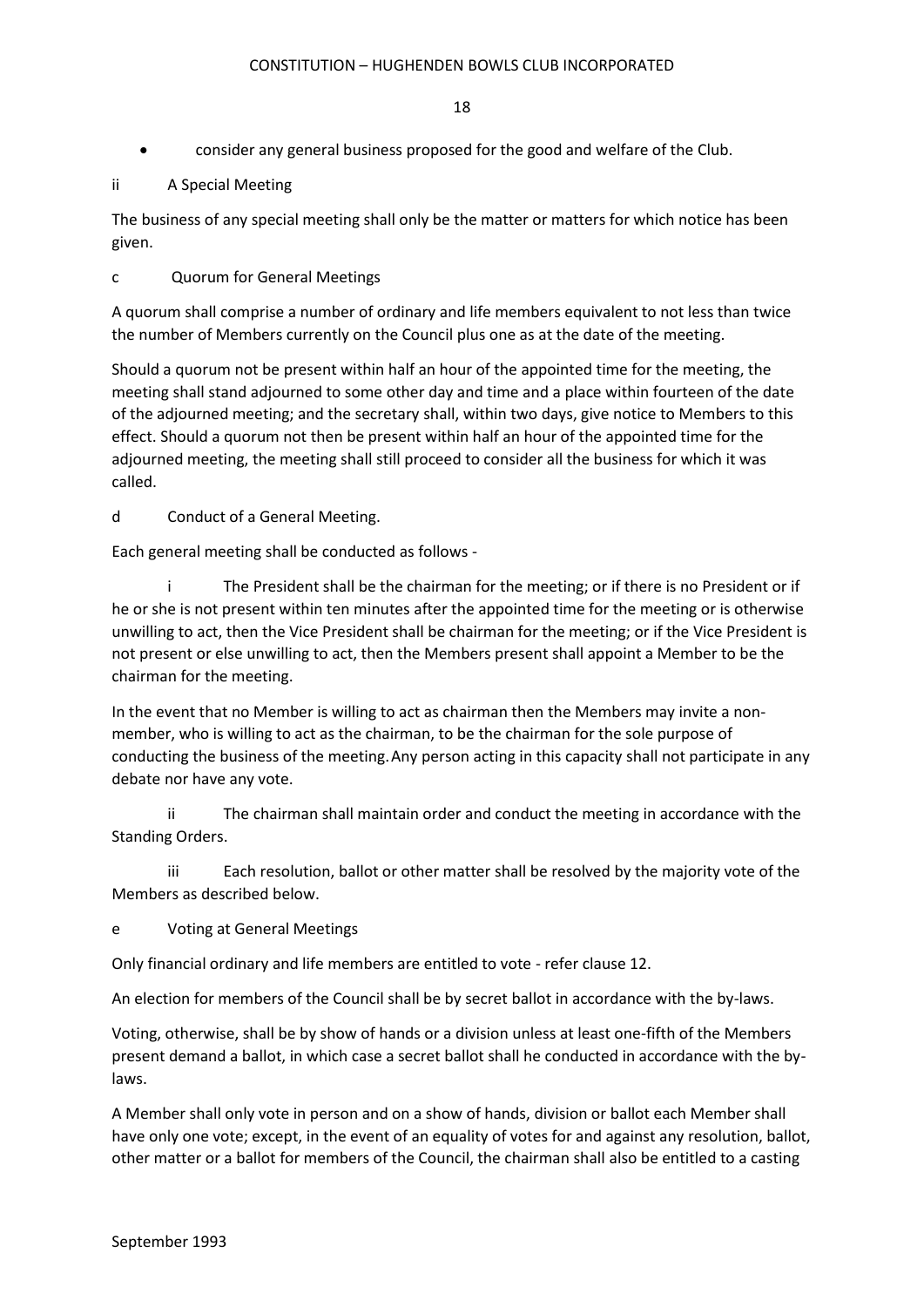vote - provided the chairman is a Member; otherwise successive ballots shall be conducted until the matter is resolved.

No provision exists to enable Members to vote by proxy.

f Adjournment of a Meeting

The chairman may, with the consent of any meeting at which a quorum is present and at the direction of the meeting, adjourn the meeting from time to time and from place to place; and, no new business shall be transacted at the adjourned meeting until all the business left unfinished from the meeting that has been adjourned has been disposed of.

It is not required that a notice be given for the adjourned meeting except for when a meeting is adjourned for twenty-eight days or more in which case a notice of the adjourned meeting shall be given by the secretary to Members as described in sub-clause 24 a.

#### 25 SPECIAL RESOLUTIONS

The election of life members, appeals against suspension or termination of membership, removal of a member of the Council, the striking of special levies, determination of the number of Members in any class of membership, alterations to this constitution, dissolution of the Club and any such other matter that the Members may resolve by a simple majority vote at a general meeting to be a special resolution shall be resolved by an affirmative vote of at least seventy-five percent of the Members present at the meeting and entitled to vote.

#### 26 SPECIAL LEVIES

A special levy may be struck on all ordinary, associate, junior and social members by special resolution of a general meeting. The payment of a levy by a life member is voluntary.

A notice advising members of a special levy shall be issued within seven days following the meeting at which the levy was struck.

If a member fails to pay the levy within twenty-eight days of the date of the notice then he or she shall be deemed to be "non-financial" as described in sub-clause 12.b of this constitution. The Council may consider a request from a member for payment of the Levy on mutually agreeable terms.

#### 27 THE AUDITOR

A properly qualified auditor, as required by the provisions of the Incorporation Act, shall be appointed at each annual general meeting to undertake an annual audit of the Club's financial affairs as well as all the duties prescribed by the Incorporation Act and required by the Council from time to time.

The auditor shall have full access to all financial record[s] and all materials associated with those records and shall be given explanations by any person holding office or employment in the Club to any relevant matter.

#### 28 A PATRON

The Club may elect at a general meeting an eminent person to be the Club's patron under such terms and conditions as are contained in the by-laws.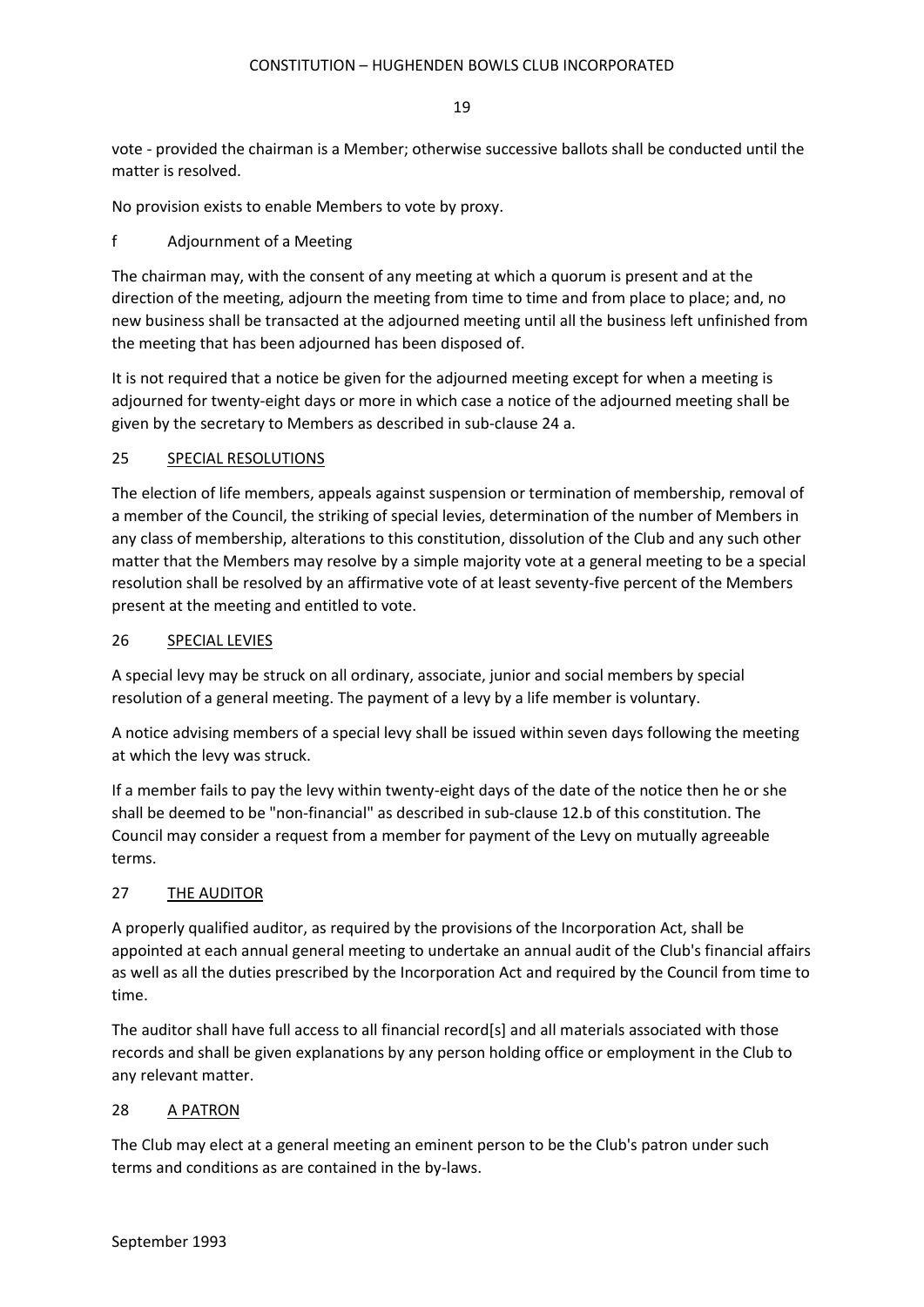The patron need not be a Member of the Club and shall not be a member of the Council by virtue of this position alone.

#### 29 THE COMMON SEAL

The Council shall provide a common seal and for its safe custody. The common seal shall only be used by the authority of the Council and each instrument to which the common seal is fixed shall be signed by the president, the secretary and one other member of the Council appointed by the Council for this purpose.

#### 30 ALTERATIONS TO THE CONSTITUTION

Subject to the provisions of the Incorporation Act, this Constitution may be altered or replaced by a new constitution by special resolution of the Members in a general meeting; provided that such alteration or replacement shall not be effective until it has been approved or accepted by the government, statutory and other authorities which have legal jurisdiction over the affairs of the Club; including the Queensland Department of State which is charged from time to time with the administration of the Liquor Act and the by the Director-General of the Department of Consumer Affairs which administers the Incorporation Act.

#### 31 DISSOLUTION OF THE CLUB

The Club shall be dissolved when it no longer desires to continue to exist by a special resolution of Members at a special general meeting for which proper notice was given for this purpose.

The Club shall consider whether or not it should be dissolved when it

- a comprises fewer than ten ordinary or life members; or
- b is unable to sustain a Council in accordance with this Constitution.

The special general meeting at which the dissolution of the Club will be considered because of the occurrence of one of the events shall be held, following proper notice, within twenty-eight days of the relevant event.

#### 32 DISTRIBUTION OF ASSETS

When the Club is dissolved in accordance with the Incorporation Act and there remains, after satisfaction of all its debts and liabilities any property whatsoever, the same shall not be paid to or distributed amongst the Members but shall be given or transferred to some charitable association or associations having objects which include, inter alia, the prohibition of the distribution of its or their income, assets and/or property amongst its or their Members the same as this constitution prevents any such distribution to the Members of the Club. .

It is further provided that any association or associations referred to immediately above shall be such that is or are approved by the Commissioner of Taxation as an association or associations referred to in Paragraph 78(1)(a), Section 23 of the Income Assessment Act 1936 (as amended).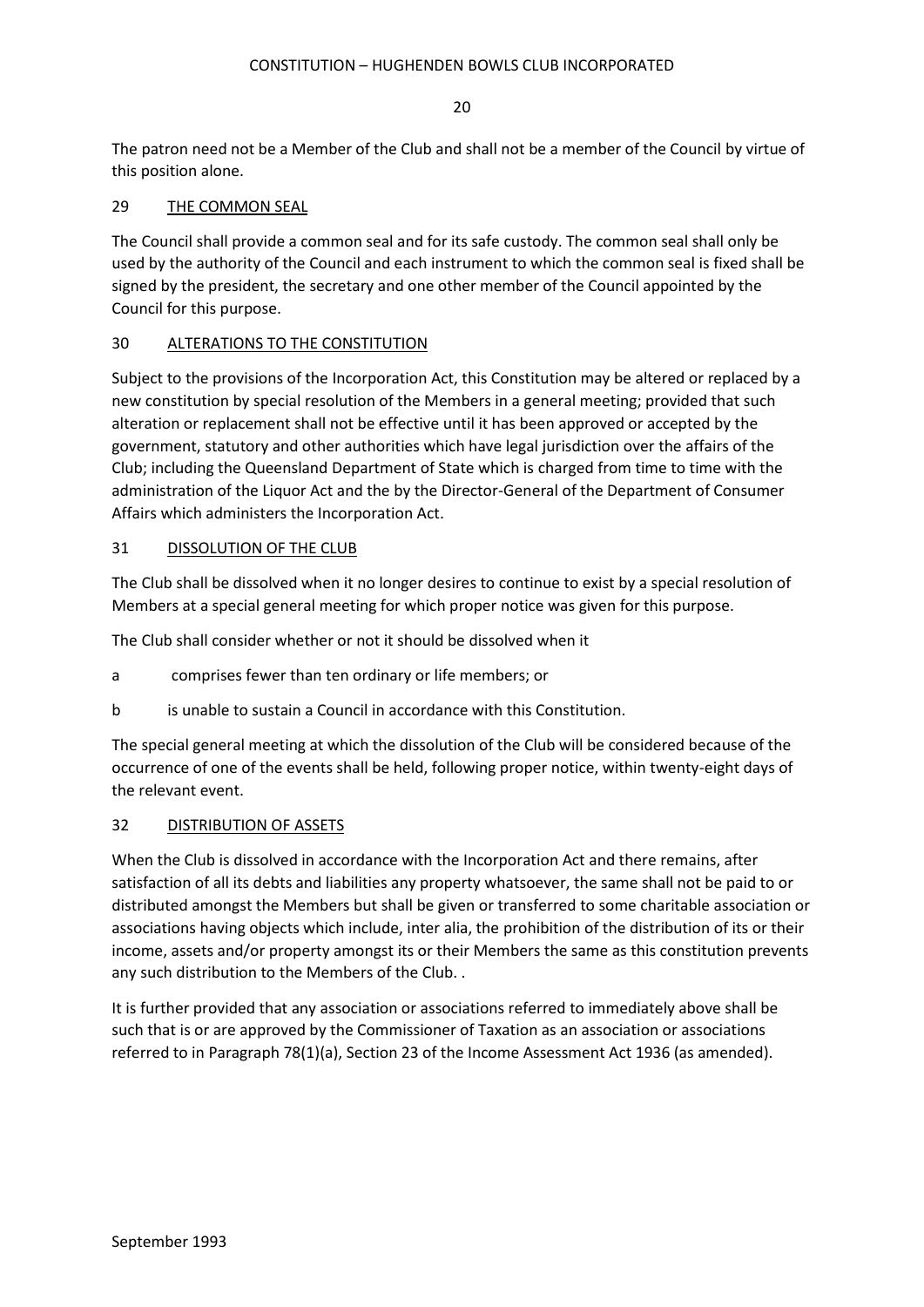## PART D - ADMINISTRATION OF THE CLUB

#### 33 THE COUNCIL

The business and management of the Club is vested in the Council which shall comprise nine ordinary or life members elected during the course of each annual general meeting and shall comprise -

- the President;
- the Vice President;
- the Secretary;
- the Treasurer; and
- five other members.

#### 34 TERM OF ELECTION OF THE COUNCIL

Each member of the Council shall be elected for a term of one year at a time.

a First Election for Council

Within two months of this constitution coming into effect there shall be a general meeting, the purposes of which shall include the election of the Council as described in clause 35.

b Subsequent Elections for the Council

Each year all members of the Council shall retire from the Council and, if properly qualified, shall be eligible for re-election.

c Persons Who Fill a Vacancy on the Council

Where any Member has been appointed by the Council to fill a casual vacancy in accordance with clause 40 of this constitution then that Member shall only serve until the next annual general meeting.

#### d Commencement of Council's Term of Office

Each newly constituted Council shall commence office from the conclusion of the meeting at which it was elected and shall, in its normal course, continue in office until the conclusion of the next annual general meeting.

#### 35 **ELECTION OF THE COUNCIL**

Each Candidate shall be nominated in writing on a form provided by the secretary for that purpose by two "financial" ordinary or life members; and each nomination shall bear the signatures of the nominator, the person supporting the nomination and the person nominated.

The secretary shall arrange for the calling of nominations for a period of at least fourteen days by a notice displayed on the notice board; and arrangements shall ensure that nominations close not less than seven days prior to the date of the election.

Ballot papers shall be prepared (if necessary) with the names of candidates in alphabetical order; and each Member who attends the meeting is entitled to one ballot paper which shall clearly describe the means by which a valid ballot shall be made.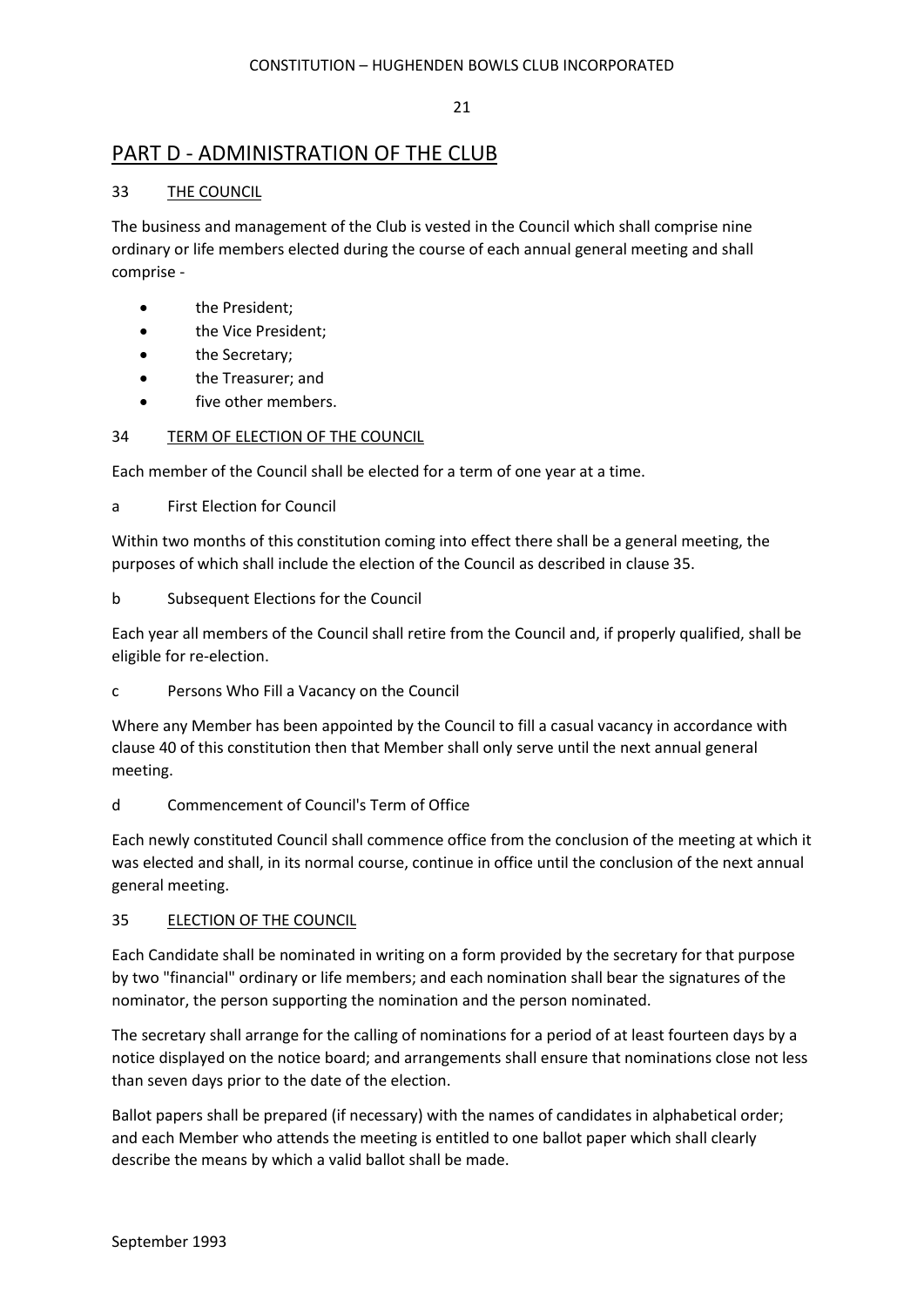If an insufficient number of nominations is received at the time for the closing of nominations, then those Members so nominated shall be declared elected at the meeting and nominations shall be called at the Meeting for the remaining vacancy or vacancies. In the event that more nominations are received than there are vacancies then the matter shall be resolved by ballot as previously described.

The procedures for the conduct of elections are those described in the by-laws.

#### 36 THE EXECUTIVE MEMBERS OF THE COUNCIL

The executive members which shall comprise -

- the President
- the Vice President
- the Secretary; and
- the Treasurer.

The executive members (as a sub-committee of the Council) shall be delegated by the Council such of its authorities as are deemed necessary for the good, proper and expedient management of the Club provided, however, that such authority will not permit expenditure of any sum in excess of \$5,000.

The duties and scope of the authorities of the executive members are those contained in the bylaws; and each exercise of such authorities shall be ratified by the subsequent meeting of the Council.

#### 37 POWERS OF THE COUNCIL

The Council may exercise ail the powers of the Club to -

a ensure that the Club is properly and efficiently managed in accordance with all appropriate laws of the land all as they apply from time to time and at any time;

b borrow or raise or secure the payment of money in such manner as considered fit and secure the same or the payment or performance of any debt, liability, contract, guarantee or other engagement incurred or to be entered into by the Club in any way and in particular by the issue of debentures, perpetual or otherwise, charged upon all or any of the Club's property, both present and future, and to purchase, redeem or pay off any such securities;

c borrow money from Members at a rate of interest not exceeding interest at the rate for the time being charged by banks in Queensland for overdrawn accounts on money lent, whether the term of the loan be short or long, and to mortgage or charge its property or any part thereof and to issue debentures and other securities, whether outright or as security for any debt, liability or obligation of the Club, and to provide and pay off any such securities;

d prepare financial plans and budgets and determine subscription fees and ail other fees and charges;

e enter into contracts for goods and services provided always that the powers of the Council to act on its own authority without the approval of the Club is limited to the sum of \$10,000.;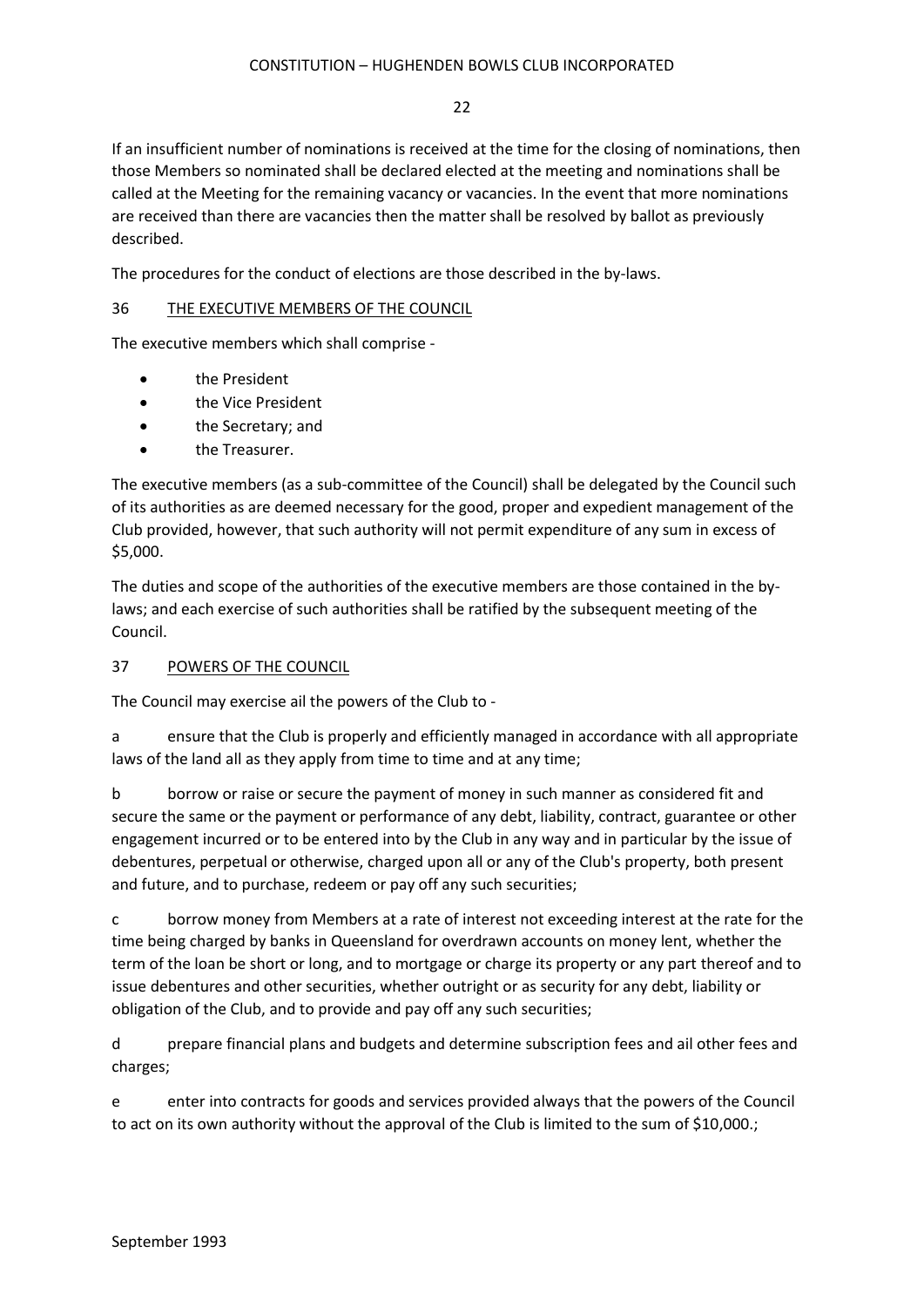f invest in such manner as may from time to time be determined provided always that such investment shall be equivalent to those approved by the Queensland Government for charitable institutions;

g affect insurances against fire, burglary, public risk, and all such other risks as from time to time are deemed necessary and/or prudent by the commercial environment to properly protect the property of the Club and also the corporate and individual interests of the Members as a whole and the members of the Council in particular;

h subscribe to business associations in accordance with clause 5;

i affiliate with Bowls Associations in accordance with clause 6 and appoint (through the respective games committees) properly qualified Members to effectively represent the Club within the respective Bowls Associations;

j enter into Formal Reciprocal Arrangements with one or more clubs in accordance with clause 8;

k appoint committees in accordance with clause and to appoint any person or persons to perform particular duties or tasks; and

I undertake all other activities needed to secure the maximum benefits for Members within the Club.

#### 38 DUTIES OF THE COUNCIL

The Council, subject to this constitution and the resolutions of Members in general meetings, shall -

a be responsible for the effective, efficient and economical administration of the Club;

b ensure that a member of the Council always fulfils the office of secretary;

c be empowered to appoint or employ a properly qualified person to be the manager to fulfil all the responsibilities for the proper, efficient and effective management of all the affairs, property and funds of the Club subject to the delegations prescribed by the by-laws; and

d interpret the meaning of this constitution and any matter relating to the Club on which this constitution is otherwise silent and provide by-laws.

Should any member of the Council, for any reason, be unable, unwilling or refuses to fulfil any lawful duty or direction of this constitution, of the Club or of the Council; then, the Council shall appoint, on its own initiative and without delay, another properly qualified member of the Council or Member of the Club to act instead of that member.

#### 39 RESIGNATION OF A MEMBER OF THE COUNCIL

A member of the Council may resign at any time by giving notice in writing to the secretary without offering any reason for the resignation.

The resignation shall take effect immediately it has been received by the secretary unless some other time is stated in the resignation.

A member of the Council can be removed from office as provided in Clause 19.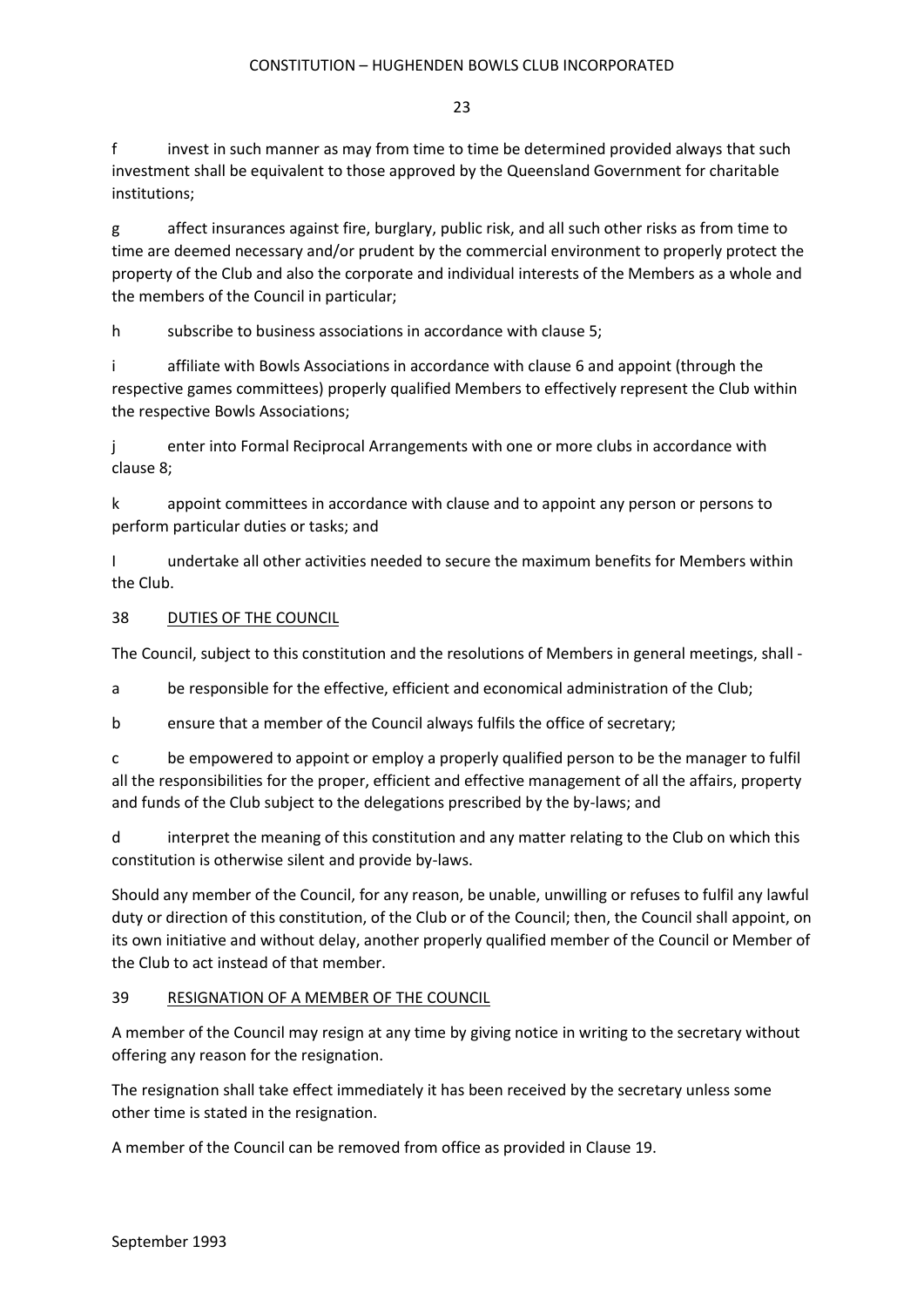#### 40 VACANCIES ON THE COUNCIL

The Council shall appoint a properly qualified Member to fill any casual vacancy on the Council until the next election for members of the Council.

Continuing members of the Council may act notwithstanding any casual vacancy on the Council; but, if and so long as the number of members of the Council is less than five, the continuing members may act for the purpose of increasing the number of members of the Council to at least five or for summoning a special general meeting, but for no other purpose,

#### 41 MEETINGS OF THE COUNCIL

The Council shall have regular meetings, at least once each month, for the purpose of fulfilling its responsibilities.

Special meetings may be called with at least two days notice by the secretary on the initiative of the president or on the written request of at least three members of the Council.

#### a Notice of Meetings

Notice shall be given, as practicably as possible, verbally or in writing to each member for each Council meeting.

The notice for a special meeting shall include the purpose for the meeting.

b The Business of Meetings

The business shall be conducted in accordance with the standing orders to a prepared agenda.

c Quorum for Meetings

The quorum for any meeting of the Council is five.

#### d The Conduct of Meetings

The president shall preside as chairman at each meeting of the Council. If there is no president or if at any meeting he or she is not present within ten minutes of the appointed time for the meeting, the vice president shall be chairman or if the vice president is also absent or else unwilling to be the chairman then the meeting may choose any one of its members to be the chairman.

If within half an hour from the time appointed for the commencement of a meeting a quorum is not present the meeting will lapse if it is convened upon the requisition of members. In any other case it shall stand adjourned to some other day and time and a place within fourteen days of the date of the adjourned meeting; and a notice shall be given accordingly.

If a quorum is not present within half an hour of the time appointed for the adjourned meeting then the members present shall have the power to proceed with the business for which the meeting was called.

e Voting at Meetings

All matters required to be resolved by a vote shall be decided by a majority of votes by the members present, In the case of an equality of votes, the chairman shall have a casting vote and the matter shall be resolved.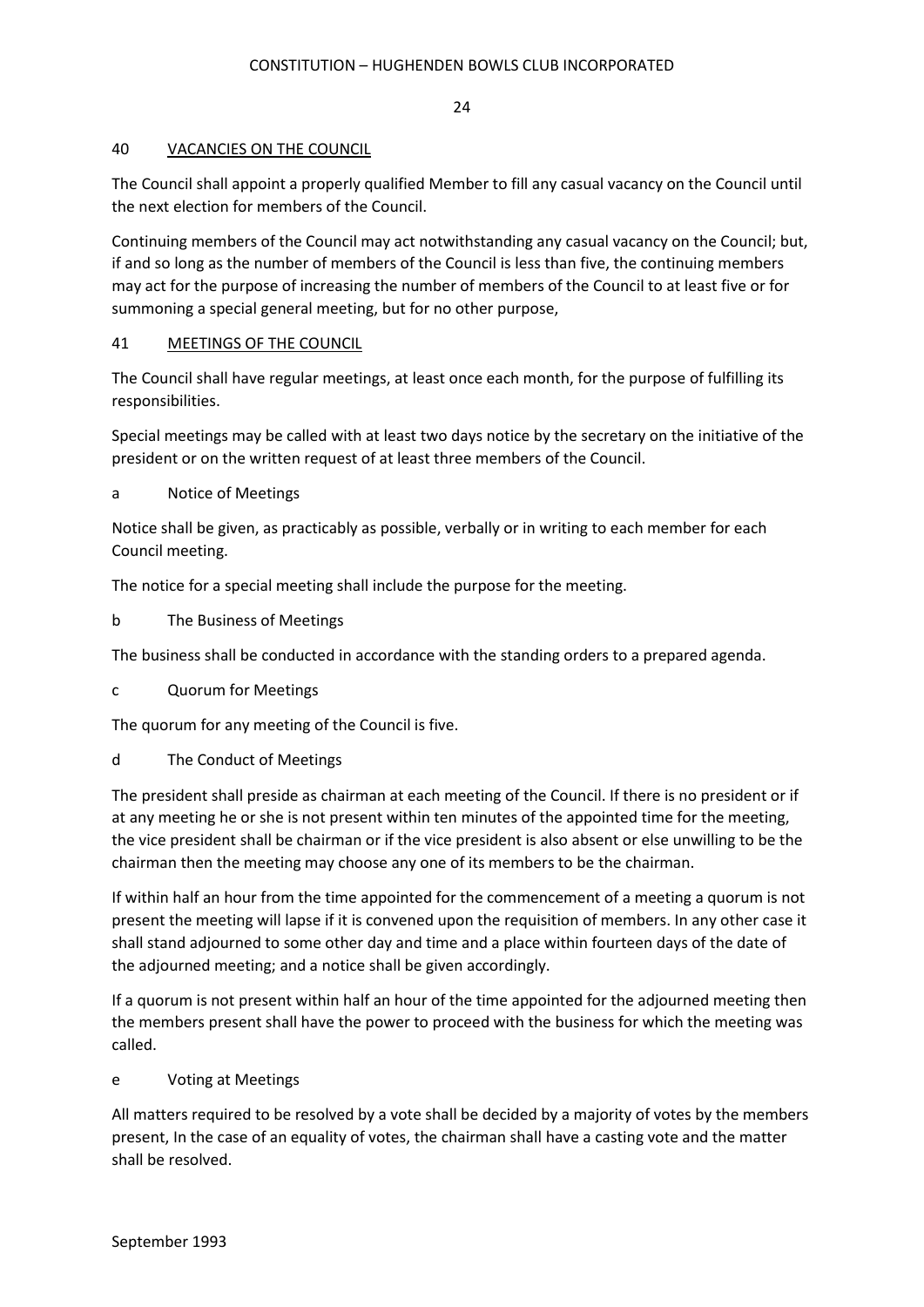A member shall not vote in respect of any contract or proposed contract with the Club in which he or she has a personal, family, business or any other vested interest; and if he or she does so vote, then his or her vote shall not be counted.

f Failure of a Member to Attend Meetings

If a member of the Council is absent from regular meetings for three consecutive months without reasonable excuse then he or she shall be deemed to have resigned from the Council, and the vacancy resulting from this resignation shall be filled by the Council.

#### 42 COMMITTEES FOR MALE AND FEMALE MEMBERS

All Members shall be afforded fair and reasonably equal opportunities to participate in the social and competitive activities of [the] Game of Bowls.

Bowls events can be conducted for single gender, mixed gender and/or open participation; and for activities, matches and events conducted by Bowls Associations with which the Club is affiliated and with other clubs affiliated with the same Bowls Associations - all in accordance with the constitutions and by-laws of those Bowls Associations as they apply from time to time.

Two committees shall be established within the Club for this purpose - one for the male "bowling members" and one for the female "bowling members" to be responsible for, to administer the bowling affairs of and to conduct the appropriate activities, matches, social games, competitions, inter-club and other events on behalf of the separate groups of male and female ordinary and life members within the Club.

Each committee shall comprise -

- a chairman to be known as the "Captain";
- a deputy chairman to be known as the "Vice-Captain";
- a Games Director;
- a delegate to the appropriate Bowls Association who may be one of the officers referred to above: and
- any other person or people as designated in the by-laws

- who shall undertake particular duties as required to suit the particular collective but separate requirements of the male and female "bowling members".

The Captain and Vice-Captain of each committee shall be entitled to attend the meetings of the Council as observers, and be permitted to address any meeting in respect of any matters affecting their committees; but shall not be permitted to vote, except where any such person is also an elected member of the Council.

The President is the "presiding officer" for Club and official activities and functions except on occasions when the Club is host to visiting Clubs and/or dignitaries representing any Bowls Association or single gender teams from other Clubs affiliated with the respective Bowls Associations (including pennant and such other inter-club events) then the appropriate Captain or his or her appointed representative shall be deemed to be the "presiding officer" for the whole Club in respect of all activities associated with the visit and associated events.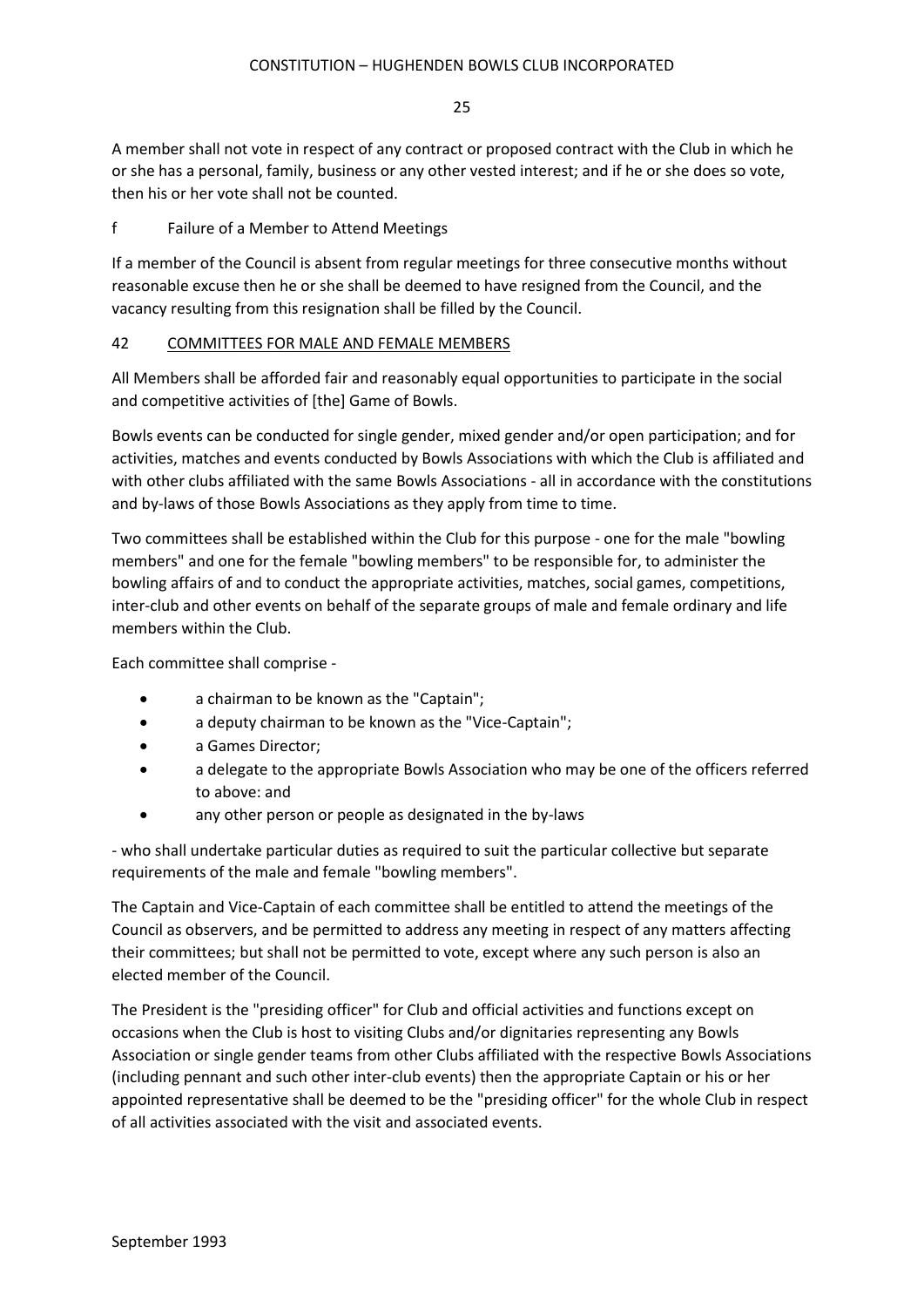#### 43 COMMITTEES OF THE COUNCIL

The Council may establish standing and/or ad-hoc committees to advise it on matters concerning the conduct and activities of the Club and/or to undertake functions and activities or projects on its behalf - all in accordance with the by-laws.

Each committee shall usually have at least three members.

The Council shall provide a clear brief for the work of each committee and shall appoint the chairman of each committee. Committees shall comprise suitably qualified people for each task, who may or may not be Members of the Club. Each committee shall appoint a secretary for and from within itself.

Each committee shall meet and adjourn as it thinks proper and shall maintain comprehensive minutes of its proceedings. A copy of the minutes shall be forwarded to the secretary shortly after each meeting for distribution to the Council.

A majority of the members appointed to a committee shall constitute a quorum for each committee meeting. Questions arising at a committee meeting shall be determined by a majority of votes of the committee members; and, in the event of an equality of votes the chairman does not have a casting vote and the matter shall be resolved in the negative.

The president is an ex-officio member of these committee.

#### 44 VALIDITY OF THE COUNCIL AND ITS RESOLUTIONS

All actions taken during the course of a meeting of the Council or any committee thereof or any person acting as a member of the Council shall - notwithstanding that it is afterwards discovered that there was some defect in the election or appointment of any such member of the Council or person acting as aforesaid, or that the members of the Council or any of them were disqualified - be as valid as if every such person has been duly appointed and was qualified to be a member of the Council.

A resolution in writing signed by all members of the Council for the time being entitled to receive notice of a meeting of the Council shall be as valid and effectual as if it had been passed at a meeting of the Council duly convened and held. Any such resolution may consist of several documents in like form, each signed by one or more members of the Council. Such a resolution need only be agreed to by the majority of the members of the Council as required for a properly convened meeting provided all members have had the opportunity to participate in this process.

#### 45 BY-LAWS

The Council shall from time to time and as required make, amend and/or repeal by-laws consistent with this constitution. Any by-law may be set aside or amended by a general meeting of the Club.

#### 46 THE FUNDS

The Council is responsible for the Club's funds.

a The Financial Year

The financial year shall conclude on 31 December each year.

b The Funds, Generally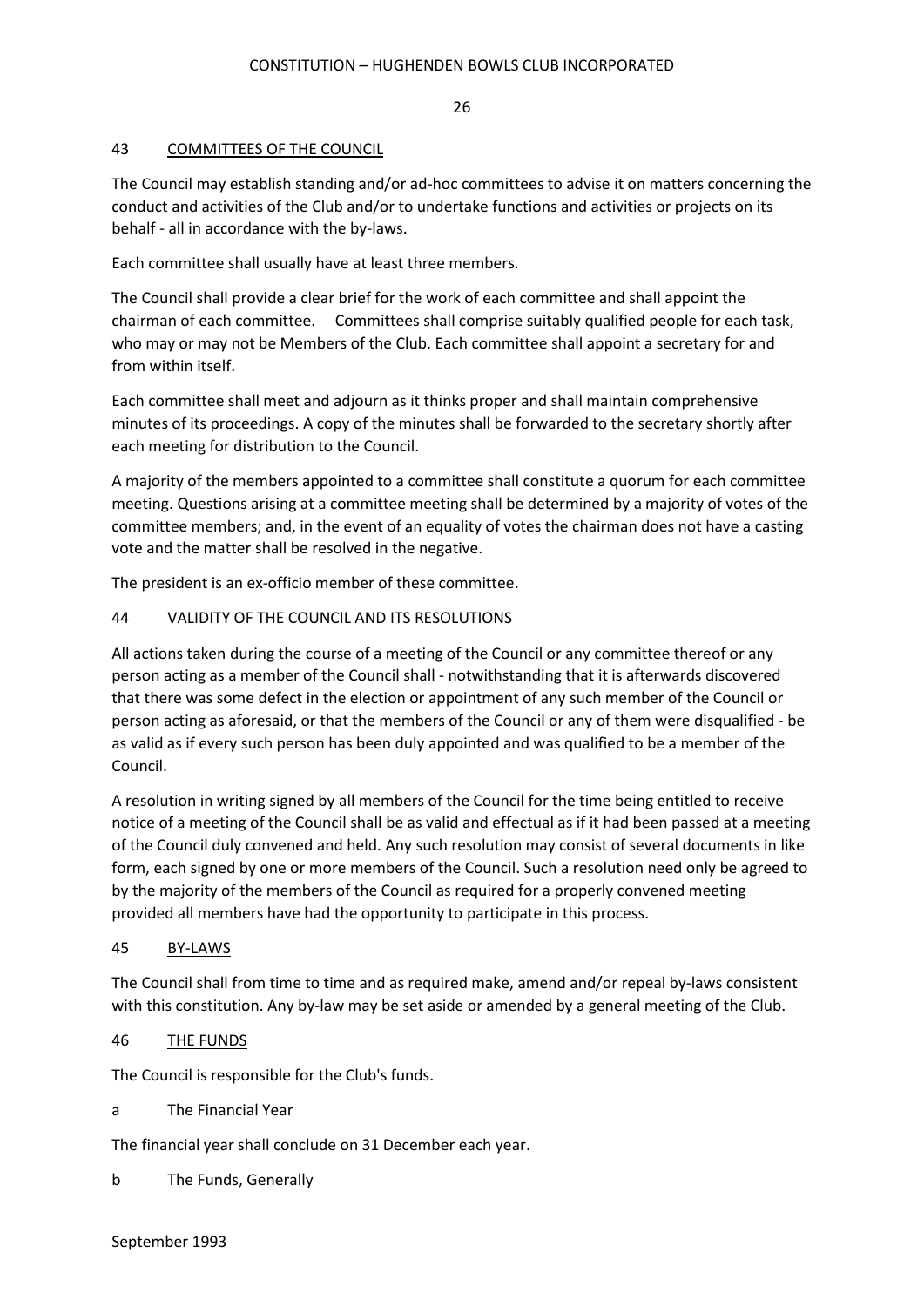The Club's funds shall be deposited in the name of the Club in such bank. permanent building society or other financial institution as the Council shall from time to time direct; provided however that any such financial institution shall be one whose borrowings are guaranteed by the Government of the Commonwealth of Australia or the Government of the State of Queensland.

Proper books and accounts shall be kept and maintained in either written or printed form in the English language showing correctly the whole of the financial affairs of the Club in accordance with the best current business practice to comply with the provision of the Incorporation Act.

All monies shall be deposited as soon as practicable after the receipt thereof.

All amounts of such sum or more as prescribed from time to time by the Incorporation Act, shall only be paid by cheque signed by any two of the executive members of the Council or other person authorised by the Council from time to time for that purpose.

Cheques must be crossed "Not Negotiable" except those in payment of wages, allowances or petty cash.

All expenditure must be approved or ratified by a meeting of the Council.

c Treasurer's Reports

The treasurer shall furnish a competent written report of the Club's current financial affairs to each regular meeting of the Council.

The Council shall furnish a competent, complete and fully audited report to each annual general meeting as prescribed by clause 24. This report shall include all particulars associated with -

i the income and expenditure for each financial year concluded on 31 December; and

ii the assets and liabilities and of all mortgages, charges and securities affecting the Members and the property at that time.

The report of the auditor shall be provided to the secretary for presentation to the annual general meeting.

#### d Use of Funds

The income and property of the Club whencesoever derived shall be used and applied solely in promotion of its objects and in the exercise of its powers as set out herein and no portion thereof shall be distributed, paid or transferred directly or indirectly by way of dividend, bonus or otherwise by way of profit to or amongst the Members; provided that nothing herein contained shall prevent the payment in good faith of interest to any such Member in respect of monies advanced by him or her, or of remuneration to any member of the Council or servant of the Club or any Member or other person in return for any service actually rendered to the Club and provided further that nothing herein contained shall be construed so as to prevent the payment or repayment to any Member of out-of-pocket expenses, money lent, reasonable and proper charges for goods bought or hired by the Club or reasonable and proper rent for premises demised or let to the Club.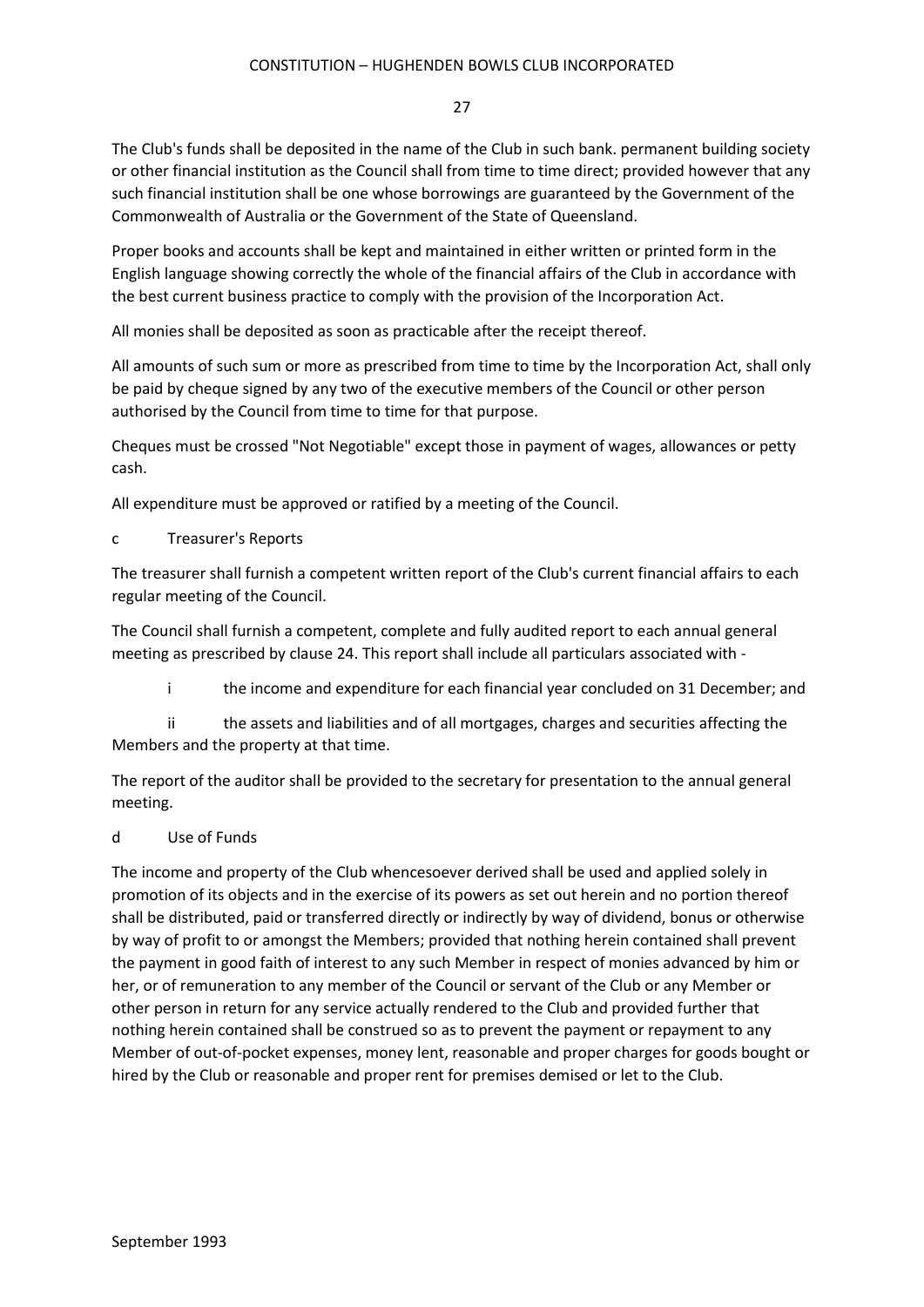#### e Members Enjoy Equal Benefits

Except where a specific provision may be included in this constitution to meet specific circumstances associated with the distress of a Member, no Member is entitled to any benefit or advantage from the Club which is not shared equally with every other Member.

#### 47 MINUTES OF MEETINGS

The secretary shall cause full and accurate Minutes of all questions, matters, resolutions and other proceedings of each meeting of the Club and of the Council and of any meetings of the executive members of the Council to be entered into the minute book which shall be available for inspection at a mutually convenient time to any Member who previously applies to the secretary for such inspection.

The minutes of each general meeting shall be signed by the chairman of the next succeeding general meeting at which the minutes are confirmed as a true and accurate record of that meeting's proceedings.

The minutes of each Council meeting or meeting of the executive members of the Council shall be signed by the chairman of the next succeeding meeting at which the minutes are confirmed as a true record of that preceding meeting's proceedings.

#### 48 DOCUMENTS

The Council shall provide for and ensure the safe custody of club portable properties, records historic possessions, books, documents, instruments of title and securities as prescribed in the bylaws.

#### 49 MANAGEMENT AND STAFF

The Council may appoint or employ a person to administer and/or manage the Club on such terms and conditions are deemed appropriate for the position from time to time.

In the event that the administrator or manager is on leave or not able to perform the duties, or in the event that there is no administrator or manager then the Council shall appoint or employ a person from within itself or elsewhere to act in such position.

The administrator or manager shall be given the responsibility for all matters associated with the day to day operations of the Club, for developing programs to enhance the amenity and activities of the Club, to promote its facilities and programs for the benefit of Members and to implement the decisions of the Council.

The authority and responsibility of the administrator or manager is subject to the by-laws and the terms of engagement which shall require, inter-alia, that such person shall fulfil his or her responsibilities in consultation with an appointed executive member of the Council.

Generally, there shall always be a person designated as the duty officer while the Club is open to Members.

Unless otherwise decided by the Council, the administrator or manager shall be the nominee for the Club under the provisions of the Liquor Act.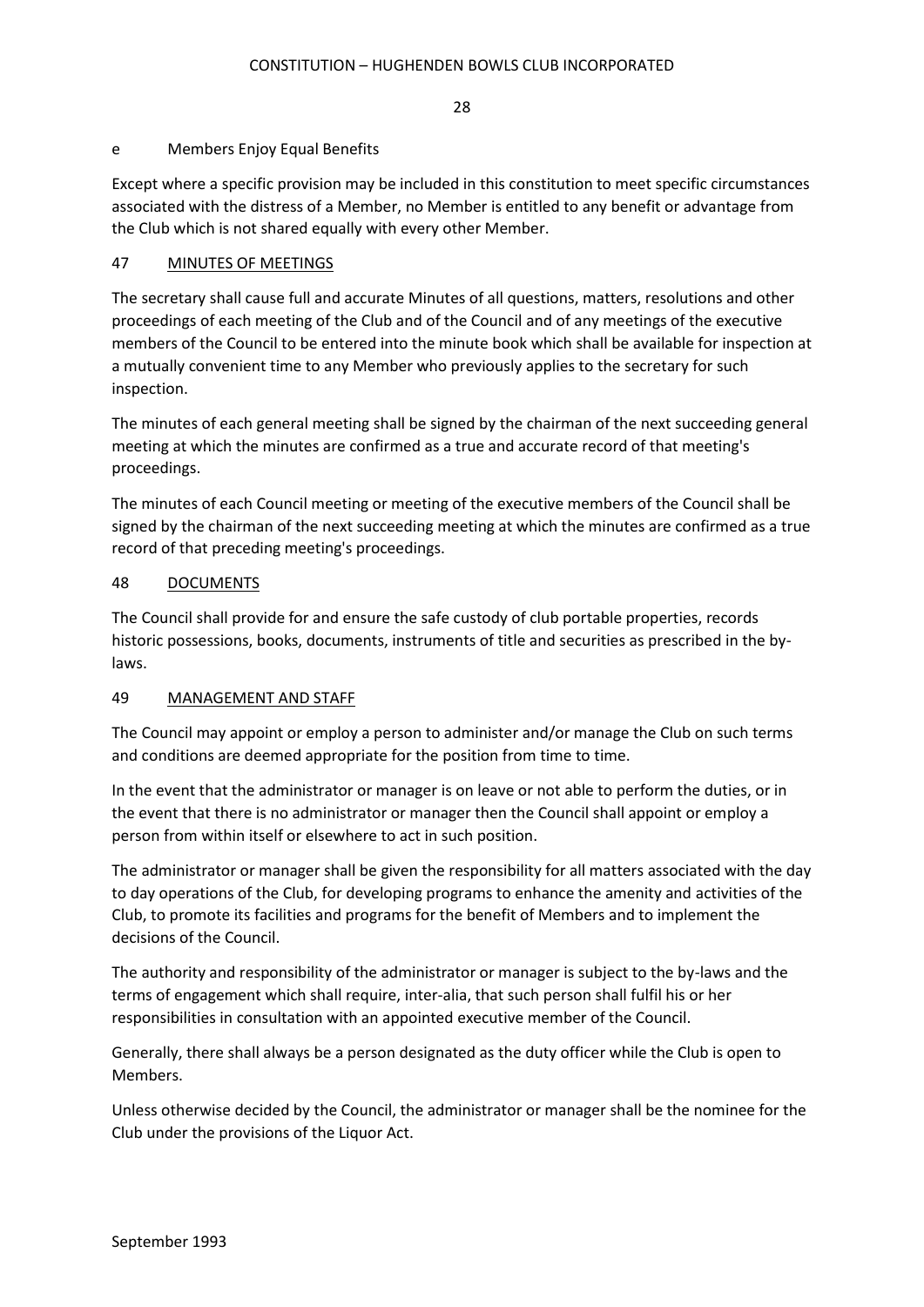#### 50 MEDIA STATEMENTS

Only the president or a person authorised by the president or the Council as a normal course of a duty or responsibility shall issue or make any statement to any media agency on any matter in relation to the Club or any activity of the Club.

Any Member who acts contrary to the provisions of this clause may be subject to the disciplinary action of the Club as prescribed in clause 15.

#### 51 DISTRIBUTION OF THIS CONSTITUTION

Each Member shall be issued with a copy of each new edition of the constitution and with the subsequent amendments from time to time as they are approved.

Current copies of all by-laws shall be available to Members on request,

"This electronic copy was prepared by Club Secretary Graeme James Geisler on 9 October 2014 from the original document for the purposes of electronic display and also conveyance to Bowls Queensland. Minor errors located have been marked within […]. In the event of any discrepancy between this and the original document the original document will prevail"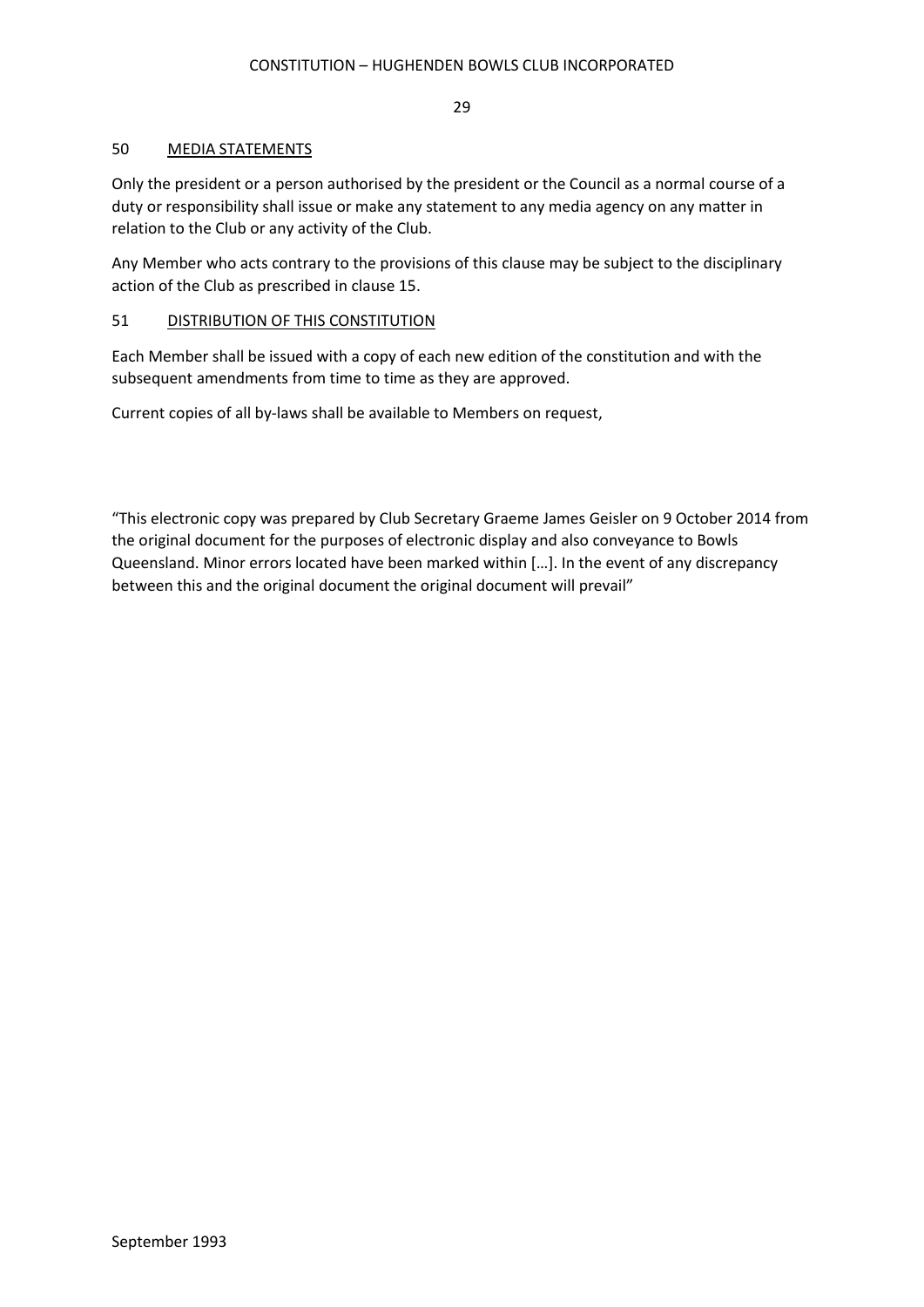# THE SCHEDULES

| <b>SCHEDULE ONE</b> |  |  |
|---------------------|--|--|
|                     |  |  |

#### MANDATORY LEGISLATIVE PROVISIONS

| ASSOCIATIONS INCORPORATION ACT<br>A                              |                            |
|------------------------------------------------------------------|----------------------------|
| <b>Provision in Regulations</b>                                  | <b>Constitution Clause</b> |
| The Minutes                                                      | 47                         |
| Amendment of Constitution                                        | 30                         |
| Club Income and Property                                         | 46 d                       |
| Name of the Club                                                 | $\mathbf{1}$               |
| Objects of the Club                                              | $\overline{2}$             |
| <b>Numbers of Members</b>                                        | 10a                        |
| <b>Classes of Membership</b>                                     | 10 <sub>c</sub>            |
| Admission of Membership                                          | 10 f                       |
| Rights to Reject Membership Nomination                           | 10f                        |
| Rights of Appeal Against Rejection                               | 10 f                       |
| <b>Subscription Fees</b>                                         | 12                         |
| <b>Register of Members</b>                                       | 11                         |
| The Council                                                      |                            |
| Election                                                         | 35                         |
| <b>Executive Members</b>                                         | 36                         |
| Term of Office                                                   | 34                         |
| <b>Resignation of Council Member</b><br>$\overline{\phantom{0}}$ | 39                         |
| <b>Removal of Council Member</b><br>$\overline{\phantom{0}}$     | 19                         |
| Casual Vacancy on the Council<br>$\overline{\phantom{0}}$        | 40                         |
| <b>Council Meetings</b><br>$\qquad \qquad -$                     | 41                         |
| <b>Powers and Duties</b><br>$\overline{\phantom{0}}$             | 37 and 38                  |
| The Common Seal                                                  | 29                         |
| Management of Income and Property                                | 46 b                       |
| <b>Financial Reports</b>                                         | 46 с                       |
| <b>Auditor's Reports</b>                                         | 27                         |
| Custody of the Clubs Documents                                   | 48                         |
| The Financial Year                                               | 46 a                       |
| Distribution of Surplus Assets                                   | 32                         |
| B<br>THE LIQUOR ACT                                              |                            |
| <b>Provision in the Schedule</b>                                 |                            |
| Membership to be Elected                                         | 10 f                       |
| Minors Included in Membership                                    | 10 c iii                   |
| <b>Qualifications for Voting</b>                                 | 24 e                       |
| <b>Election of Council</b>                                       | 35                         |
| <b>Term of Election</b>                                          | 34                         |
| <b>Provision of Reports</b>                                      | 24 h i                     |
| Preclusion of Payment by Commissions                             | 4                          |
| Distribution of Assets on Winding-up                             | 32                         |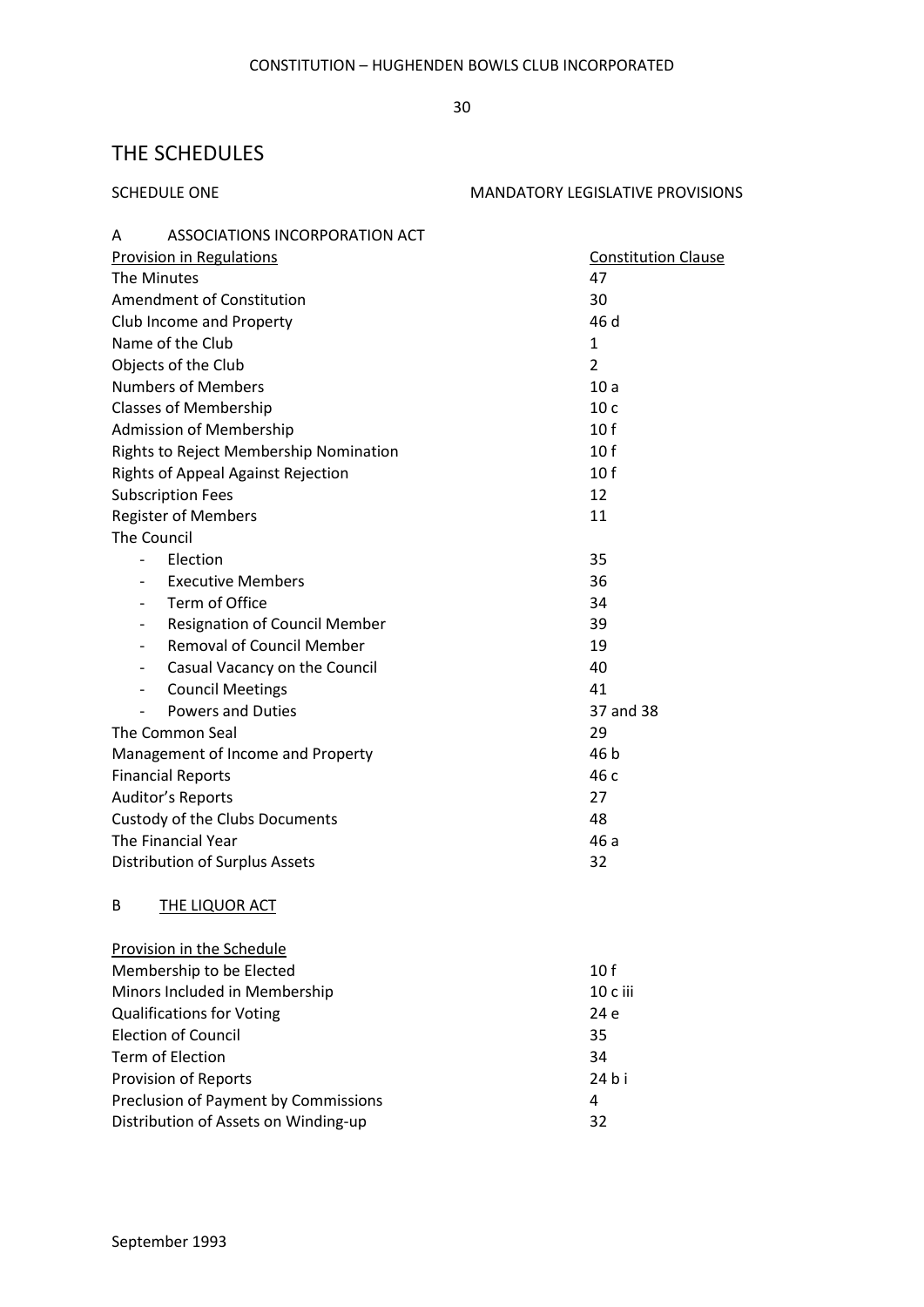#### C THE GAMING MACHINE ACT

Prohibition of Illegal Gambling 14

SCHEDULE TWO **MANDATORY REQUIREMENTS FOR AFFILIATION** WITH STATE BOWLS ASSOCIATIONS Refer Clause 6

| The Requirement                                        | <b>Constitution Clause</b> |
|--------------------------------------------------------|----------------------------|
| <b>Conforming Objects</b>                              | 2                          |
| <b>Commitment to Affiliation</b>                       | 6                          |
| <b>Acceptance of existing Lady Members</b>             | 9                          |
| <b>Conforming Qualifications for Membership</b>        | 10 <sub>b</sub>            |
| <b>Discipline of Members</b>                           | 15 and 16                  |
| Conforming By-laws                                     | 6                          |
| <b>Committees for Male and Female Bowls Activities</b> | 42                         |

#### SCHEDULE THREE THE MEMBERSHIP PROCESS Refer Clause 10

| <b>Activity</b> |                                           | <b>Time Lapse since Previous</b>       |
|-----------------|-------------------------------------------|----------------------------------------|
|                 |                                           | Activity                               |
| 1               | Nomination Received by Secretary          |                                        |
| 2               | Nomination on Display                     | 14 days minimum                        |
| 3               | Time for Objections                       | 21 days                                |
| 4               | <b>Council Determines Nomination</b>      |                                        |
| 5.              | Secretary Advises Result of               | 7 days maximum                         |
|                 | Determination                             |                                        |
| 6               | Time to Appeal if Nomination              | 21 days after 4                        |
|                 | Rejected                                  |                                        |
| 7               | Council receives any Appeal               |                                        |
| 8               | <b>General Meeting to Consider Appeal</b> | Within 28 days after 6                 |
|                 |                                           |                                        |
|                 |                                           |                                        |
|                 |                                           | TIMEFRAME FOR THE SUBSCRIPTION PROCESS |
|                 | <b>SCHEDULE FOUR</b>                      |                                        |
|                 |                                           | Refer Clause 12 [and 24 a]             |
|                 | <b>Activity</b>                           | Due By                                 |
| 1               | Council decides Subscriptions for the     | 31 August                              |
|                 | following Financial Year                  |                                        |
| 2               | <b>Subscription Notices Issued</b>        | 01 December                            |
| 3               | DUE DATE FOR SUBSCRIPTIONS                | 31 December                            |
| 4               | Members "Non-financial" after             | 28 January                             |
| 5.              | <b>Final Notice</b>                       | 01 February                            |
| 6               | Struck off if Subscription not paid       | 28 February                            |